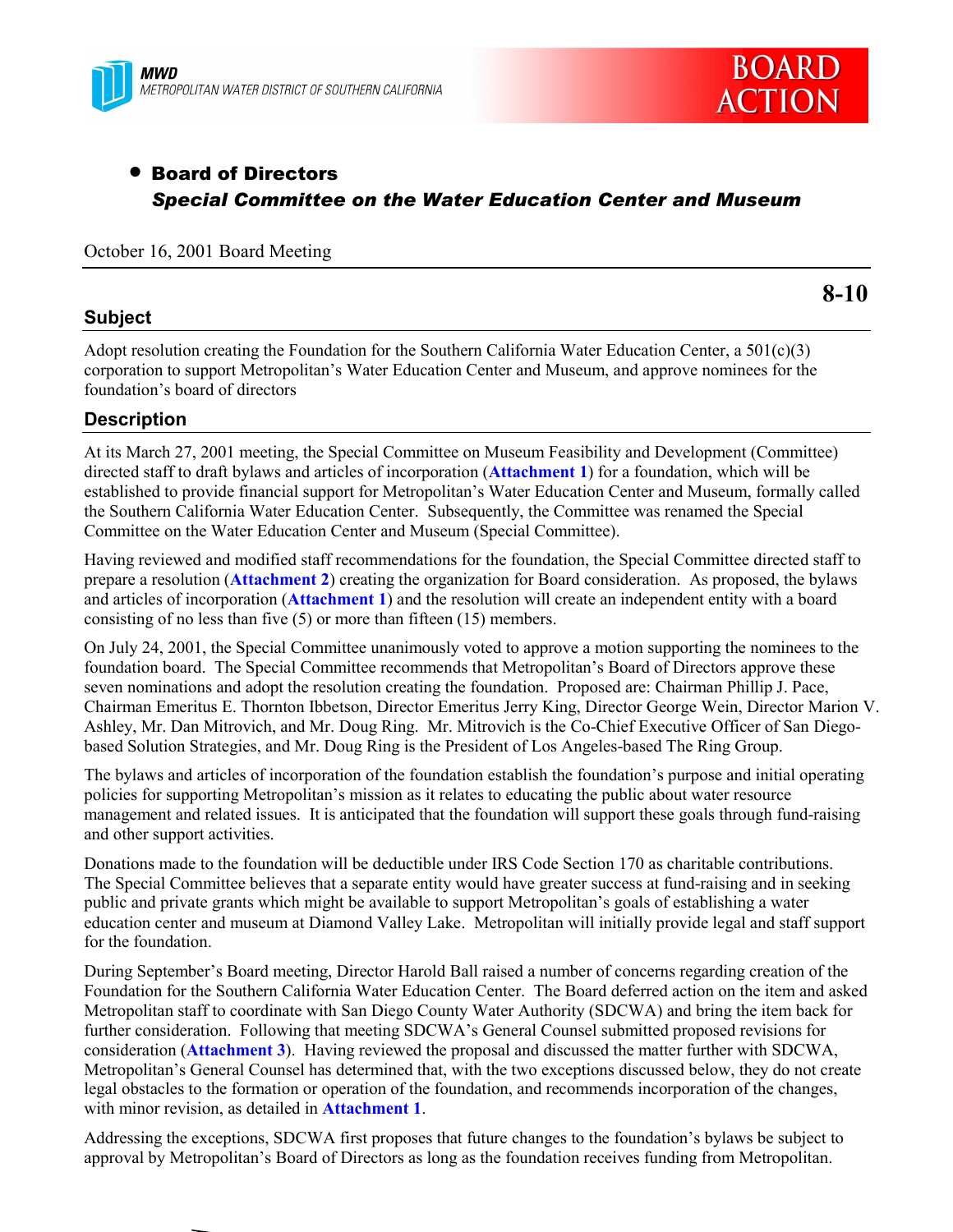(SDCWA Bullet Point No. 8.) Such a condition is not required under applicable law. Further, such a condition could raise questions concerning the foundation's independence and lead to challenge of the foundation's status as a separate legal entity. Therefore the General Counsel recommends against making this proposed change. It should be noted, however, that even without this condition, Metropolitan's Board retains control of future funding of the foundation by Metropolitan and could impose whatever conditions or restrictions on such funding it should deem appropriate.

Second, SDCWA proposes changing the bylaws to preclude the foundation's executive director from serving as an officer or director of the foundation. (SDCWA Bullet Point No. 5.) Nothing in California law precludes an executive director of a nonprofit entity from serving as an officer or director of a foundation. Moreover, it is not uncommon for the executive director to serve as an officer and/or board member of such a foundation, and that situation, by itself, does not constitute a conflict of interest. Since the Special Committee on the Water Education Center and Museum adopted the language in its current form, the General Counsel does not recommend that this approach be changed. This is a policy matter, however, and the Metropolitan Board has the discretion to preclude the foundation's executive director from serving as an officer or director.

# **Policy**

No applicable policy.

# **CEQA**

The proposed resolution creating the Foundation for the Southern California Water Education Center is not defined as a project under the California Environmental Quality Act (CEQA), because the proposed action involves the creation of government funding mechanisms or other government fiscal activities, which do not involve a commitment to any specific project which may result in a potentially significant physical impact on the environment (Section 15378(b)(4) of the State CEQA Guidelines).

# **Board Options/Fiscal Impacts**

#### **Option #1**

Adopt the CEQA determination and resolution creating an independent entity to support Metropolitanís Water Education Center and Museum through fund-raising and other support functions. **Fiscal Impact:** The foundation will initially seek the technical expertise of an Executive Director/ Development Manager (consultant) to manage fund-raising activities. The average salary for a full-time museum development manager is \$70,000 per year. The funding for a development manager and the foundation's future operational costs will be financed through fund-raising activities.

#### **Option #2**

Do not adopt resolution creating an independent entity to support Metropolitan's Water Education Center and Museum.

**Fiscal Impact:** Undetermined

# **Staff Recommendation**

Option #1

*Phillip J. Pace*

10/2/2001 *Date*

*Chairman of the Board*

# **Attachment 1 – Bylaws and Articles of Incorporation**

# **Attachment 2 - Resolution**

**Attachment 3 - SDCWA Proposed Amendments to Articles and Bylaws**

BLA #1249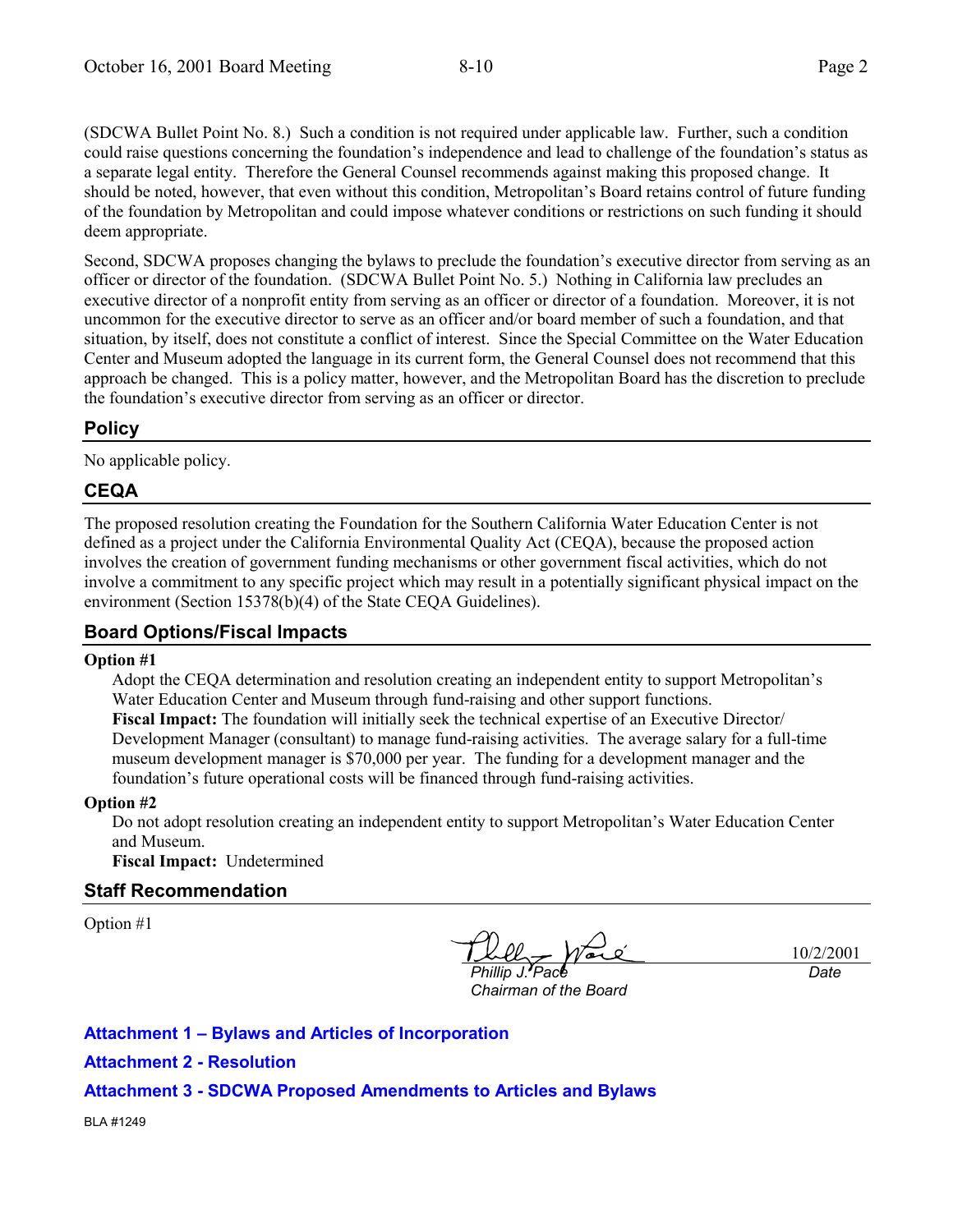# **BYLAWS**

# **The Foundation for the Southern California Water Education Center, a California nonprofit public benefit corporation**

# **ARTICLE I NAME**

The name of this corporation shall be the Foundation for the Southern California Water Education Center (the "**Corporation**").

# **ARTICLE II PURPOSE, NONPARTISAN ACTIVITIES, DEDICATION OF ASSETS**

Section 1. PURPOSE. The primary purposes of this Corporation shall be:

(a) To create, promote, develop and facilitate water education at the Water Education Center and Museum.

(b) To solicit, receive and administer funds from public and/or private sources by grant, contract, loan, or gift for the purpose of the Western Education Center and Museum and use in attaining the purposes for which this Corporation is organized;

(c) To engage in any lawful activity incidental or necessary to the purposes for which this Corporation is organized.

# Section 2. NONPARTISAN ACTIVITIES.

This Corporation has been formed under the California Nonprofit Public Benefit Corporation Law for the public purposes described above, and it shall be nonprofit and nonpartisan. No substantial part of the activities of the Corporation shall consist of carrying on propaganda, or otherwise attempting to influence legislation, except as provided in Section 501(h) of the Internal Revenue Code, and the Corporation shall not participate or intervene in (including the publication or distribution of statements) any political campaign on behalf of or in opposition to any candidate for public office or for or against any cause or measure being submitted to the people for a vote. The Corporation shall not, except to an insubstantial degree, engage in any activities or exercise any powers that are not in furtherance of the purposes described above.

# Section 3. DEDICATION OF ASSETS.

The properties and assets of this nonprofit Corporation are irrevocably dedicated to charitable purposes. No part of the net earnings, properties, or assets of this Corporation, on dissolution or otherwise, shall inure to the benefit of any private person or individual, or any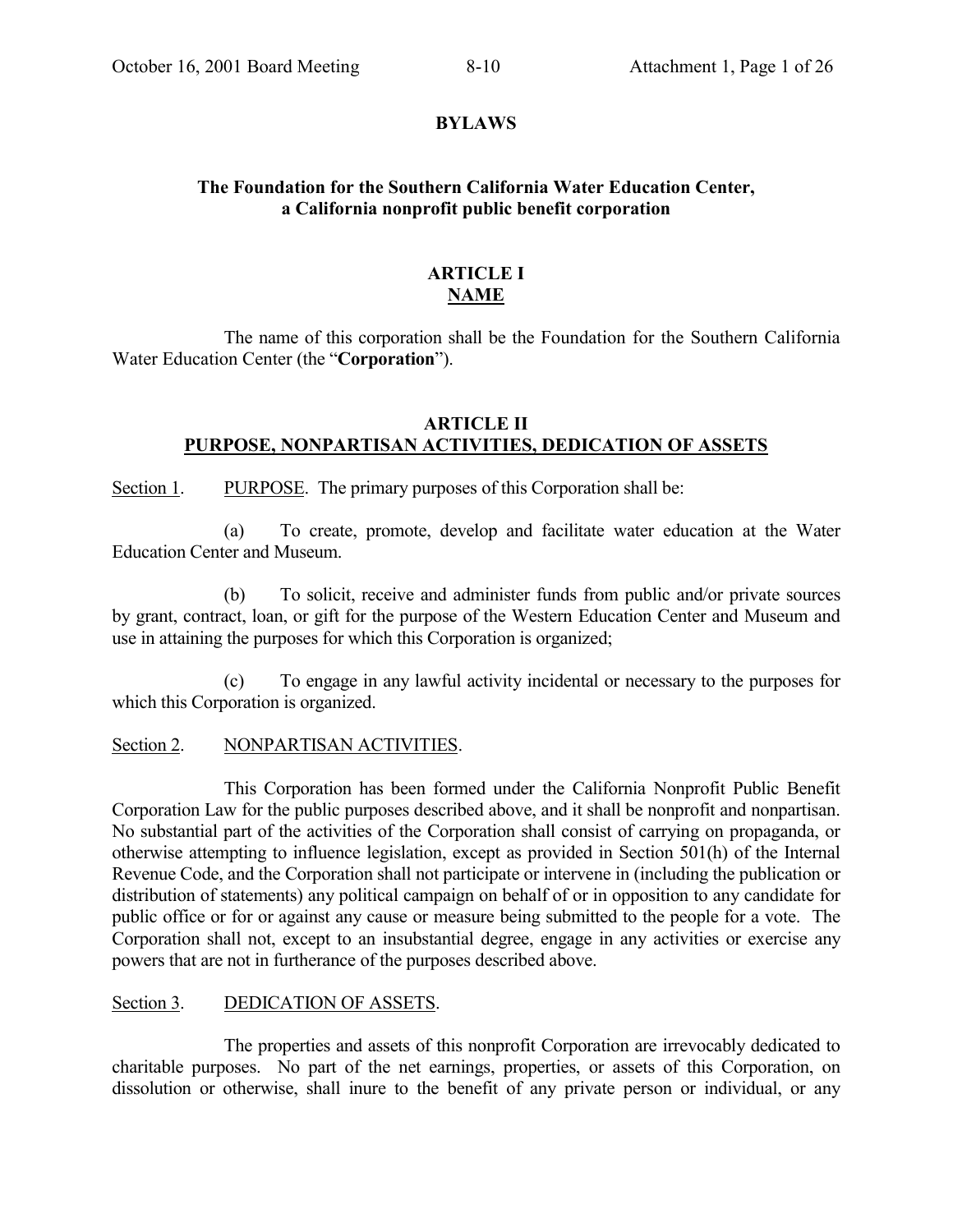director, officer or trustee of this Corporation. On liquidation or dissolution, all properties, assets and obligations shall be distributed and paid over to the Metropolitan Water District of Southern California for purposes consistent with those of the Corporation or to an organization dedicated to educational or charitable purposes, provided that the organization continues to be dedicated to the exempt purposes as specified in Section 501(c)(3) of the Internal Revenue Code.

# **ARTICLE III MEMBERS**

# Section 1. MEMBERS.

This Corporation shall have no members.

# **ARTICLE IV DIRECTORS**

#### Section 1. POWERS.

(a) General Corporate Powers. Subject to the provisions and limitations of the California Nonprofit Public Benefit Corporation Law and any other applicable laws, and any limitations of the Articles of Incorporation and of these Bylaws, the activities and affairs of the Corporation shall be managed, and all corporate powers shall be exercised, by or under the direction of the Board of Directors ("**Board**").

(b) Specific Powers. Without prejudice to these general powers, but subject to the same limitations, the Board shall have the power to:

(i) Appoint and remove, at the pleasure of the Board, all officers, agents and employees of the Corporation; prescribe powers and duties for them that are consistent with law, with the Articles of Incorporation and with these Bylaws; and fix their compensation and require from them security for faithful performance of their duties.

(ii) Change the principal office or the principal business office in the State of California from one location to another; cause the Corporation to be qualified to conduct its activities in any other state, territory, dependency or country and conduct its activities within or outside the State of California; and designate any place within or outside the State of California for the holding of any meeting, including annual meetings.

(iii) Adopt and use a corporate seal and alter the form thereof.

(iv) Borrow money and incur indebtedness on behalf of the Corporation, and cause to be executed and delivered for the purposes of the Corporation, in the corporate name, promissory notes, bonds, debentures, deeds of trust, mortgages, pledges, hypothecations and other evidences of debt and securities.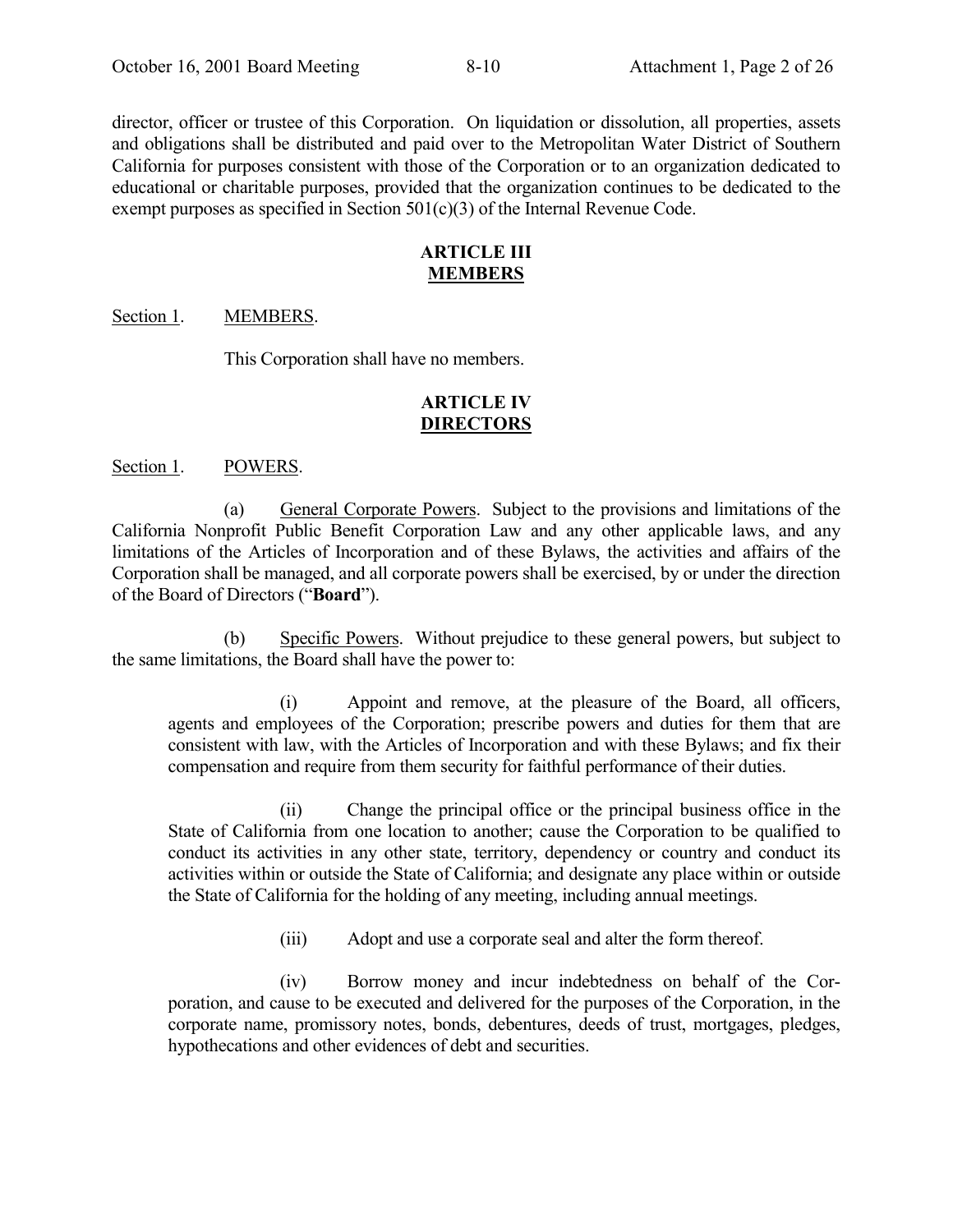# Section 2. NUMBER; SELECTION; AND RESTRICTIONS ON DIRECTORS.

(a) Authorized number. The authorized number of Directors shall be not less than five  $(5)$  nor more than fifteen  $(15)$ .

(b) Election. New Directors shall be elected at the annual meeting of the Board by a majority of the Directors then in office. The initial number of Directors shall be seven (7) and shall be divided into two (2) classes of Directors, classes A and B respectively. Class A shall consist of three (3) Directors who shall hold office for the initial post-incorporation term of two (2) years, commencing on the date of the Director's election, and shall serve until the end of the term or until a successor is elected. Class B shall consist of four (4) Directors who shall hold office for the initial post-incorporation term of four (4) years, commencing on the date of the Director's election, and shall serve until the end of the term or until a successor is elected. Any increase in the number of Directors shall result in the allocation to the respective classes in such a manner that the number of Directors in either class shall not exceed the number of Directors in the other class by more than one. The term of each Director in a particular class shall end on the same date as the other Directors in that particular class, irrespective of the date such Director was elected to the Board.

(c) Restrictions on Directors. A Director may not make, participate in making or use his or her position to influence any decision or vote on any proposed transaction with another organization or entity of which such Director has a material financial interest. This prohibition shall not apply to proposed transactions with a state or local government agency of which the Director is a current director or employee.

# Section 3. TERM OF OFFICE OF DIRECTORS.

On the completion of the initial term in office, each Director shall hold office for a term of four (4) years, commencing on the date of the Director's election at the annual meeting of the Board, and shall serve until the end of the term or until a successor is elected.

# Section 4. VACANCIES.

(a) Events Causing Vacancy. A vacancy or vacancies on the Board shall exist on the occurrence of the following: (1) the death, removal, suspension or resignation of any Director; or (2) the declaration by resolution of the Board of a vacancy in the office of a Director who has been declared of unsound mind by an order of court or convicted of a felony or has been found by final order or judgment of any court to have breached a duty under sections 5230 and following of the California Nonprofit Public Benefit Corporation Law.

(b) Resignations. Except as provided in this subsection, any Director may resign effective upon giving written notice to the Chairman of the Board, or the Secretary of the Board, unless such notice specifies a later time for the resignation to become effective. Except upon notice to the Attorney General of the State of California, no Director may resign when the Corporation would then be left without a duly elected Director or Directors in charge of its affairs.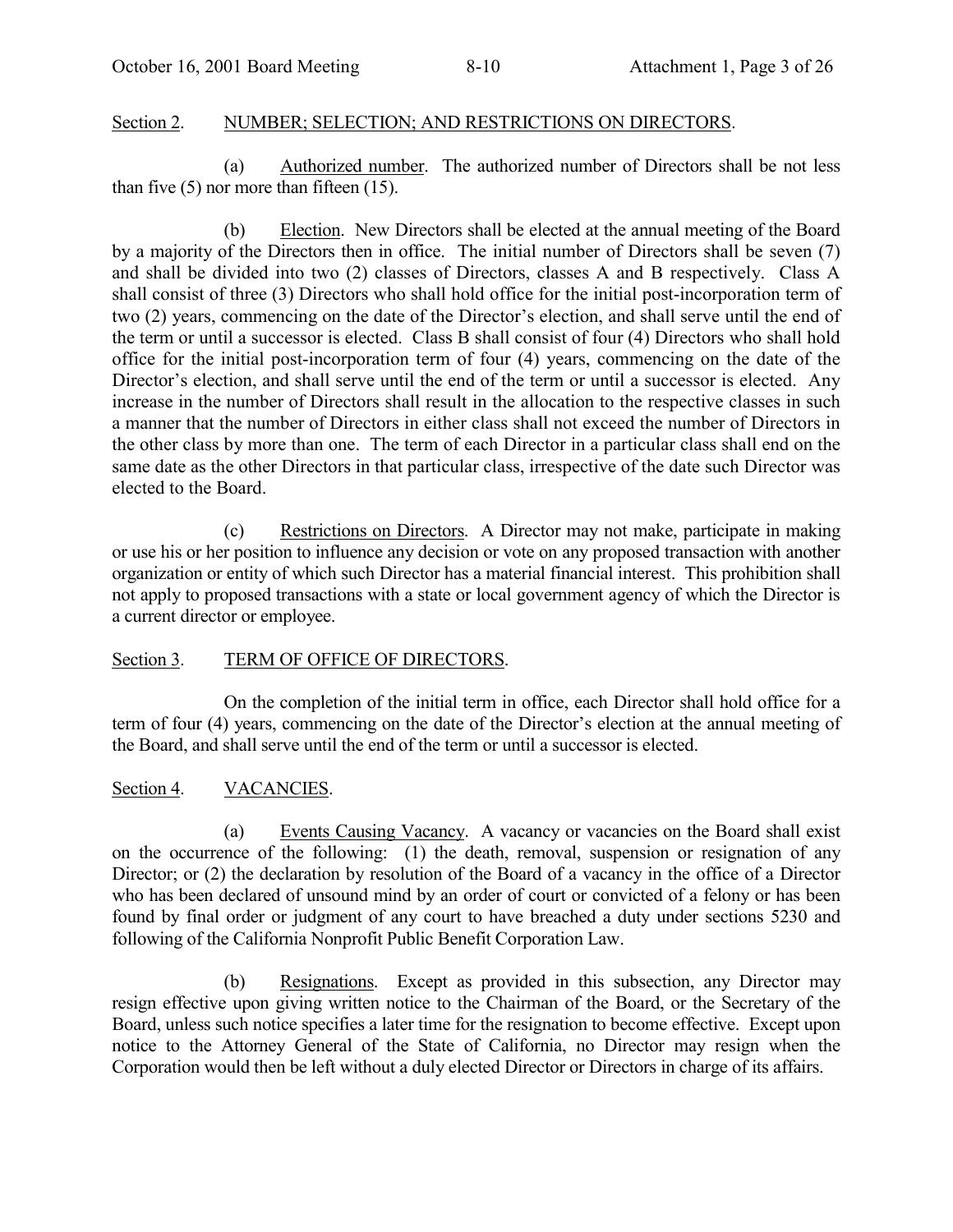(c) Removal. A Director may be removed for cause upon the affirmative vote of two-thirds of the Directors. Cause shall include three (3) unexcused absences in a twelve-  $(12)$  month period; change in residency from the Corporation's service areas, and any other conduct which is a breach of the Director's fiduciary responsibility to the Corporation.

(d) Filling Vacancies. Any vacancy on the Board shall be filled by vote of the remaining Directors, whether or not less than a quorum, or by a sole remaining Director.

(e) No Vacancy On Reduction Of Number Of Directors. No reduction of the authorized number of Directors shall have the effect of removing any Director before the Director's term of office expires.

# Section 5. PLACE OF MEETINGS; MEETINGS BY TELEPHONE.

Meetings of the Board shall be held at the principal office of the Corporation or at such other place as has been designated by the Board. In the absence of any such designation, meetings shall be held at the principal office of the Corporation. Consistent with applicable law, any meeting may be held by conference telephone or similar communication equipment, so long as all Directors participating in the meeting can hear one another, and all such Directors shall be deemed to be present in person at such meeting.

# Section 6. ANNUAL, REGULAR AND SPECIAL MEETINGS.

(a) Annual Meeting. The board shall hold an annual meeting for the purpose of organization, election of officers, and the transaction of other business, during the last quarter of each fiscal year. Notice of such meeting shall be provided as required by law.

(b) Other Regular Meetings. The Board shall hold regular business meetings throughout the year, which shall be held without call and on a date to be fixed by resolution of the Board. Regular meetings shall be noticed to the extent required by law. Any given meeting may be dispensed with by majority vote of the Board.

(c) Special Meetings. Special meetings of the Board for any purpose may be called at any time by the Chair, any Vice Chair, the Secretary or any Director.

(i) Notice. Notice of the time and place of special meetings shall be provided as required by law and shall be given to each Director either: 1) by personal delivery of written notice; 2) by first-class mail, postage pre-paid; 3) by telephone, either directly to the Director or to a person at the Director's office who would reasonably be expected to communicate that notice promptly to the Director; or 4) by cable or telegram, charges prepaid, or telecopy. All such notices shall be given or sent to the Director's address and or telephone number as shown on the records of the Corporation. Notices sent by first-class mail shall be deposited in the United States mail at least four (4) days before the time set for the meeting. Notices given by personal delivery, telephone, or telegraph shall be delivered, telephoned, or given to the telegraph company at least forty-eight (48) hours before the time set for the meeting.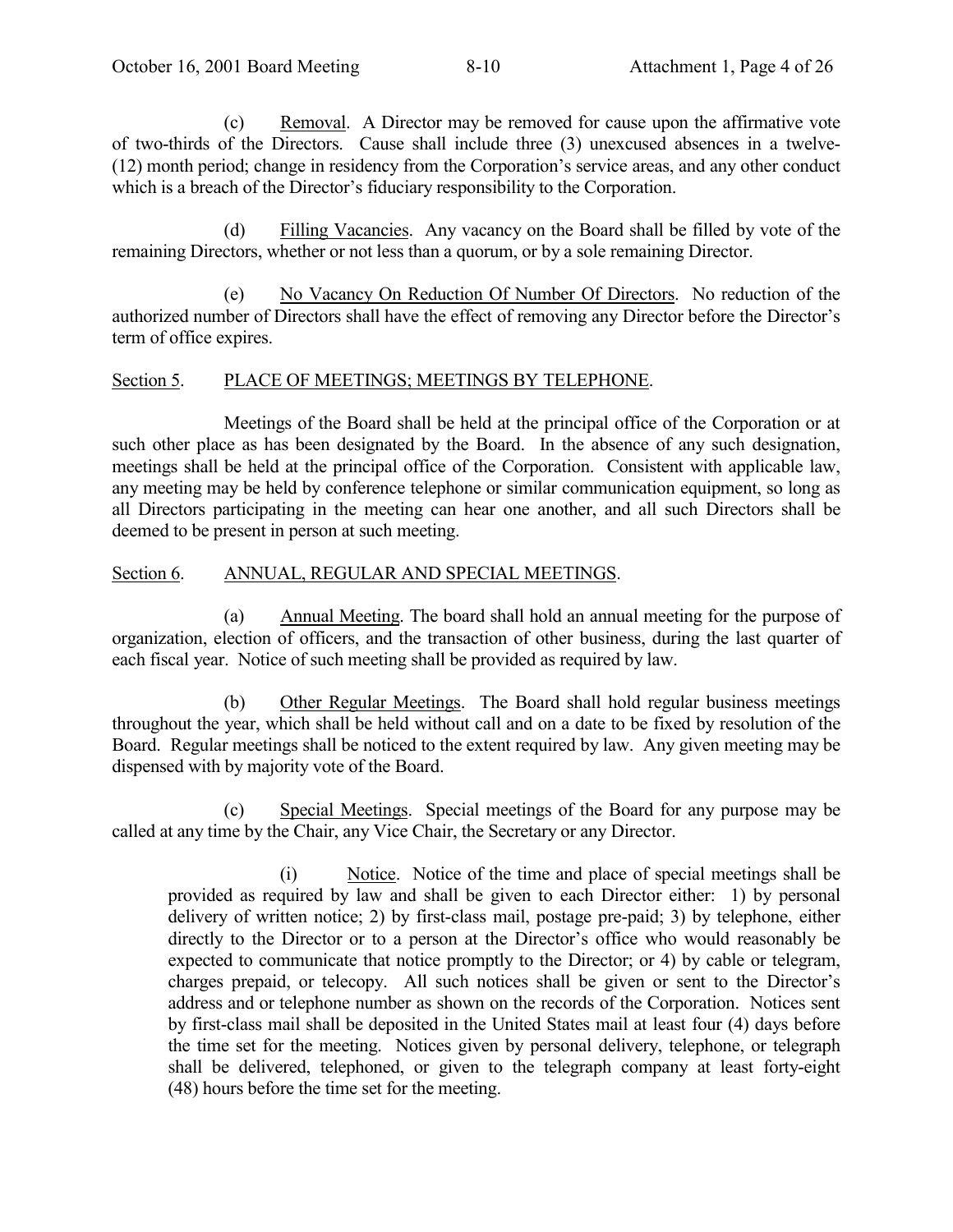(ii) Notice Contents. The notice shall state the time and place of the meeting, and such other information as may be required by law.

# Section 7. QUORUM.

A majority of the Directors shall constitute a quorum for the transaction of business, except to adjourn as provided in Section 9 of this Article IV. Subject to the more stringent provisions of the California Nonprofit Public Benefit Corporation Law, including, without limitation, those provisions relating to (i) approval of contracts or transactions in which a Director has a direct or indirect material financial interest, (ii) approval of certain transactions between corporations having a common directorship, (iii) creation of or appointment of committees of the Board, and (iv) indemnification of Directors. Every act or decision done or made by a majority of the Directors present at a meeting duly held at which a quorum is present shall be regarded as the act or decision of the Board. A meeting at which a quorum is initially present may continue to transact business, notwithstanding the withdrawal of Directors, if any action taken is approved by at least a majority of the required quorum for that meeting.

# Section 8. ADJOURNMENT.

A majority of the Directors present, whether or not a quorum is present, may adjourn any meeting to another time and place.

# Section 9. COMPENSATION.

The officers and Directors shall serve without compensation, but reasonable expenses incurred may be reimbursed when expended for and in the interest of the Corporation and approved by the Board.

# Section 10. ANNUAL REPORT.

The Board shall cause to be prepared an Annual Report on the status of the business and operations of the Corporation, in any manner as required by the laws of the State of California.

# Section 11. HONORARY DIRECTORS.

The Board may elect to appoint Honorary Directors and Officers. Such Honorary Directors and Officers shall serve at the pleasure of the Board and shall have no other powers except those stated herein under this Section 14.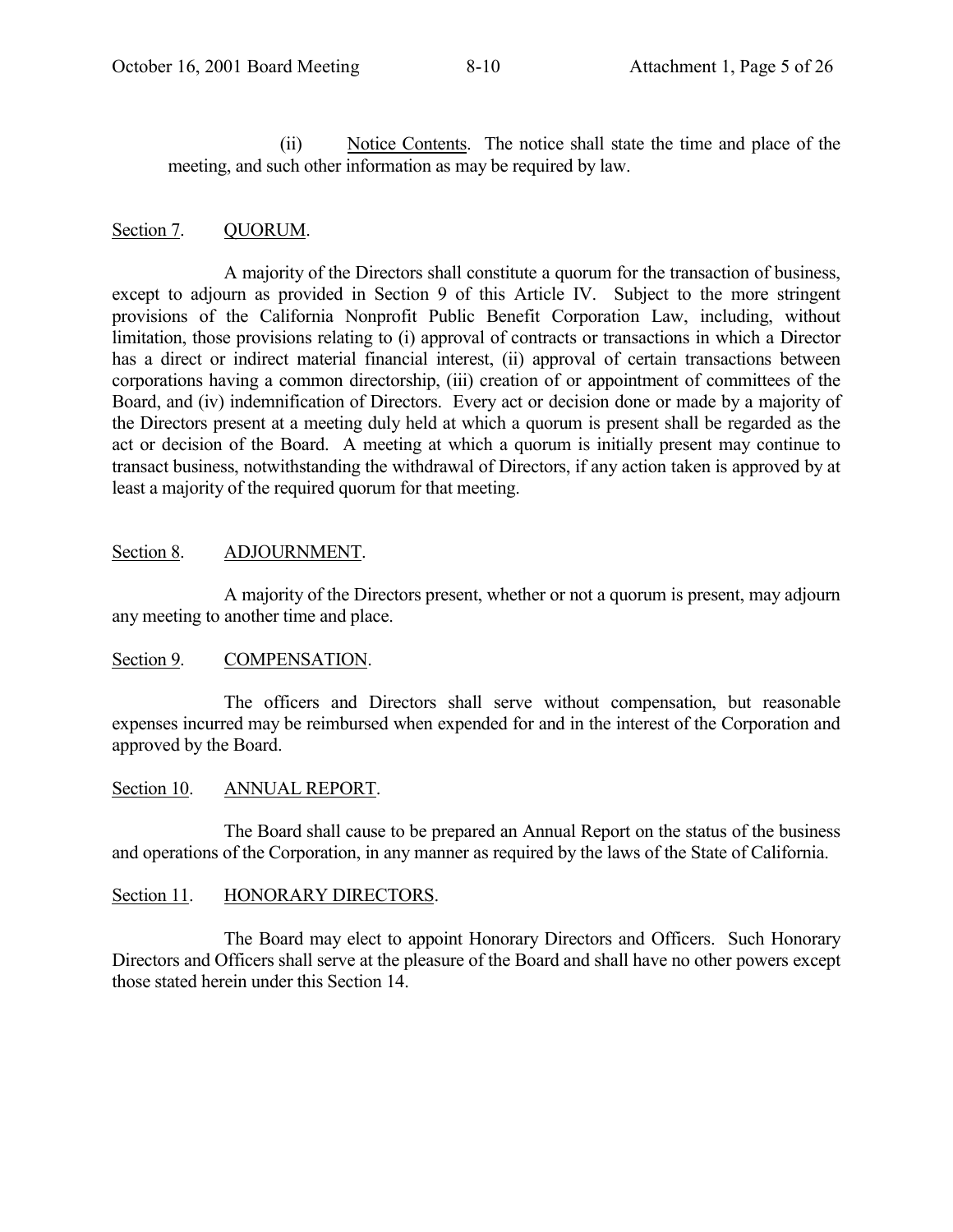# **ARTICLE V OFFICERS**

# Section 1. **OFFICERS.**

The Corporation shall have the following elected officers: Chair, Vice Chair, Secretary and Treasurer. Nothing herein shall prohibit the Board from combining one or more of the various offices; except that neither the Secretary nor the Treasurer may serve concurrently as the Chair. An elected officer must be a Director of the Corporation.

# Section 2. ELECTION OF OFFICERS; TERM.

The officers of the Corporation shall be elected by the Board, at the annual meeting, and each shall serve at the pleasure of the Board. Each officer shall serve until a successor is duly elected and qualified.

# Section 3. VACANCIES IN OFFICE.

A vacancy occurring in any office because of death, resignation, removal or other cause, shall be filled in the manner prescribed in these Bylaws for regular election to that office.

# Section 4. REMOVAL OF OFFICERS.

Any officer elected or appointed by the Board may be removed by an affirmative vote of a majority of the total Board whenever, in its judgment, the best interests of the Corporation would be served thereby.

# Section 5. RESPONSIBILITIES OF OFFICERS.

(a) Chair. The Chair shall preside at all meetings of the Board and of the Executive Committee. The Chair shall see that all orders and resolutions of the Board are carried into effect. The Chair, along with the Secretary or other officers authorized by the Board to do so, shall execute any deed, mortgage, bond contract, or other instrument which the Board has authorized to be executed. The Chair shall have general superintendence of all officers of the Corporation and shall see that their duties are properly performed. Such guidelines and direction as the Executive Director may require shall be provided by the Chair. The Chair shall, from time to time, report to the Board all matters within his knowledge which the interests of the Corporation may require to be brought to their notice.

(b) Vice Chair. In the absence or disability of the Chair, the Vice Chair shall perform all of the duties of the Chair, and when so acting, shall have all the powers of and be subject to all of the restrictions upon the Chair. The Vice Chair shall have such other powers and perform such other duties as from time to time may be prescribed for them by the Board or the Bylaws.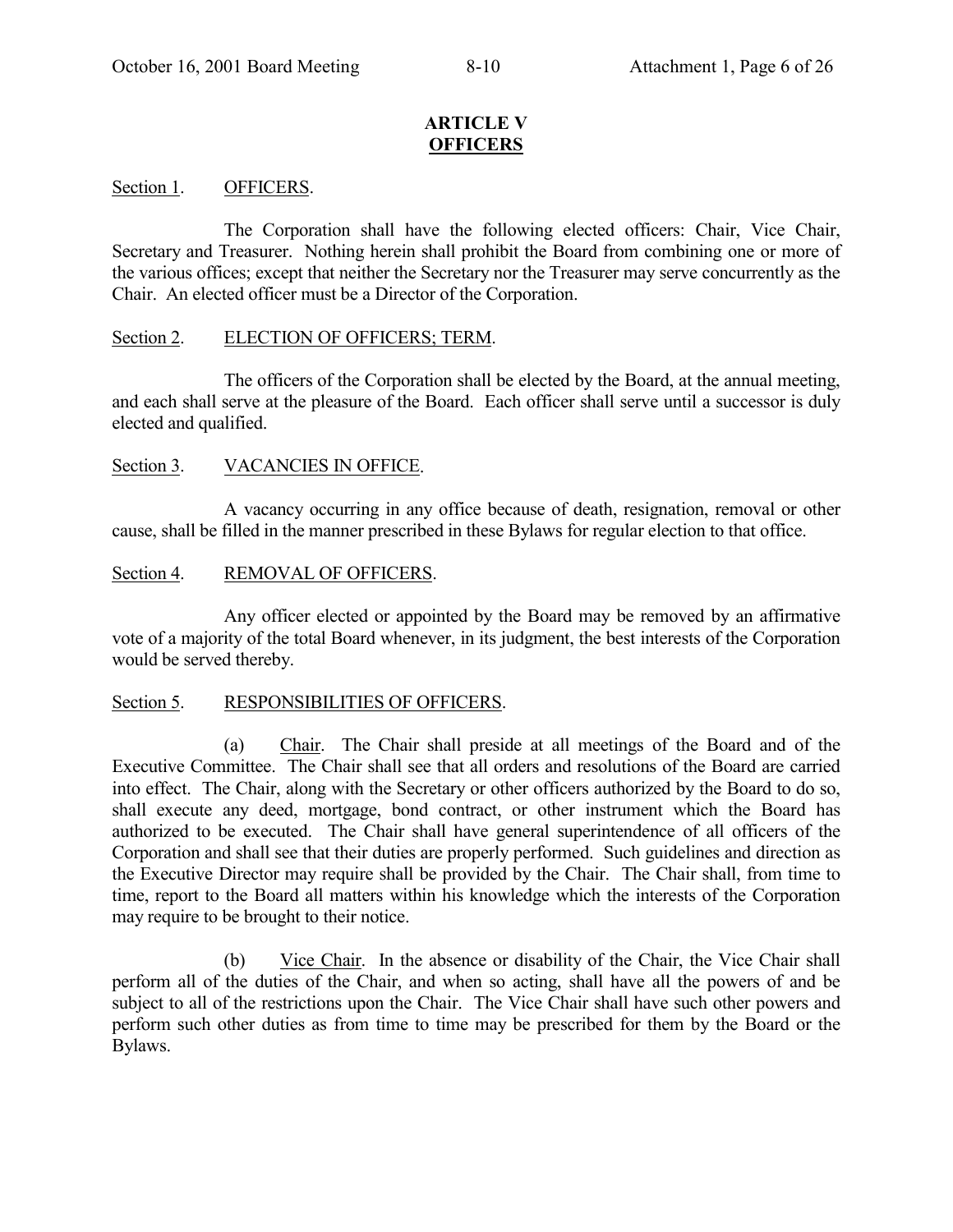(c) Secretary. The Secretary shall keep, or cause to be kept, at the principal office or such other place as the Board may direct, a book of minutes of all meetings and actions of the Board and of committees of the Board. The Secretary shall also keep, or cause to be kept, at the principal office in the State of California, a copy of the Articles of Incorporation and Bylaws, as amended to date. The Secretary shall give, or cause to be given, notice of all meetings of the Board or committees of the Board required by these Bylaws to be given. The Secretary shall keep the seal of the Corporation in safe custody and shall have such other powers and perform such other duties as may be prescribed by the Board or the Bylaws.

(d) Treasurer. The Treasurer of the Corporation shall keep or maintain, or cause to be kept or maintained, adequate and correct books and accounts of the properties and transactions of the Corporation, and shall send or cause to be sent to the Directors such financial statements and reports as are required by law or these Bylaws to be given. The books of account shall be open to inspection by any Directors at all reasonable times. The Treasurer shall deposit all money and other valuables in the name and to the credit of the Corporation with such depositories as may be designated by the Board, shall disburse the funds of the Corporation as may be ordered by the Board, shall render to the Chair, when requested, an account of all transactions as Treasurer and of the financial condition of the Corporation, and shall have other powers and perform such other duties as may be prescribed by the Board or the Bylaws. If required by the Board, the Treasurer shall give the Corporation a bond in the amount and with the surety or sureties specified by the Board for faithful performance of the duties of the office and for restoration to the Corporation of all its books, papers, vouchers, money and other property of every kind in the possession or under the control of the Treasurer upon death, resignation, retirement or removal from office.

# Section 6. LIMITATION ON OFFICERS.

Notwithstanding any other provision of this Article V, no expenditure of an amount in excess of One Thousand Dollars (\$1000.00), and no obligation requiring or binding the Corporation to expend an amount in excess of One Thousand Dollars (\$1000.00), shall be made or incurred except on the specific written approval of the Corporation's Chair or Executive Director, or other foundation employee designated by the board.

#### **ARTICLE VI COMMITTEES**

The Board may establish such committees as are appropriate to carry out the business of the Corporation. These committees may include, but not be limited to, a Fundraising Committee, a Grant Advisory Committee and a committee designed to develop new Board membership and nominate officers for the Board. Committee members shall be appointed by the Chair in consultation with the Executive Director. Committee members may but need not be officers or members of the Board. All committee members shall serve until the first Annual Meeting following their appointment or until their successors have been appointed.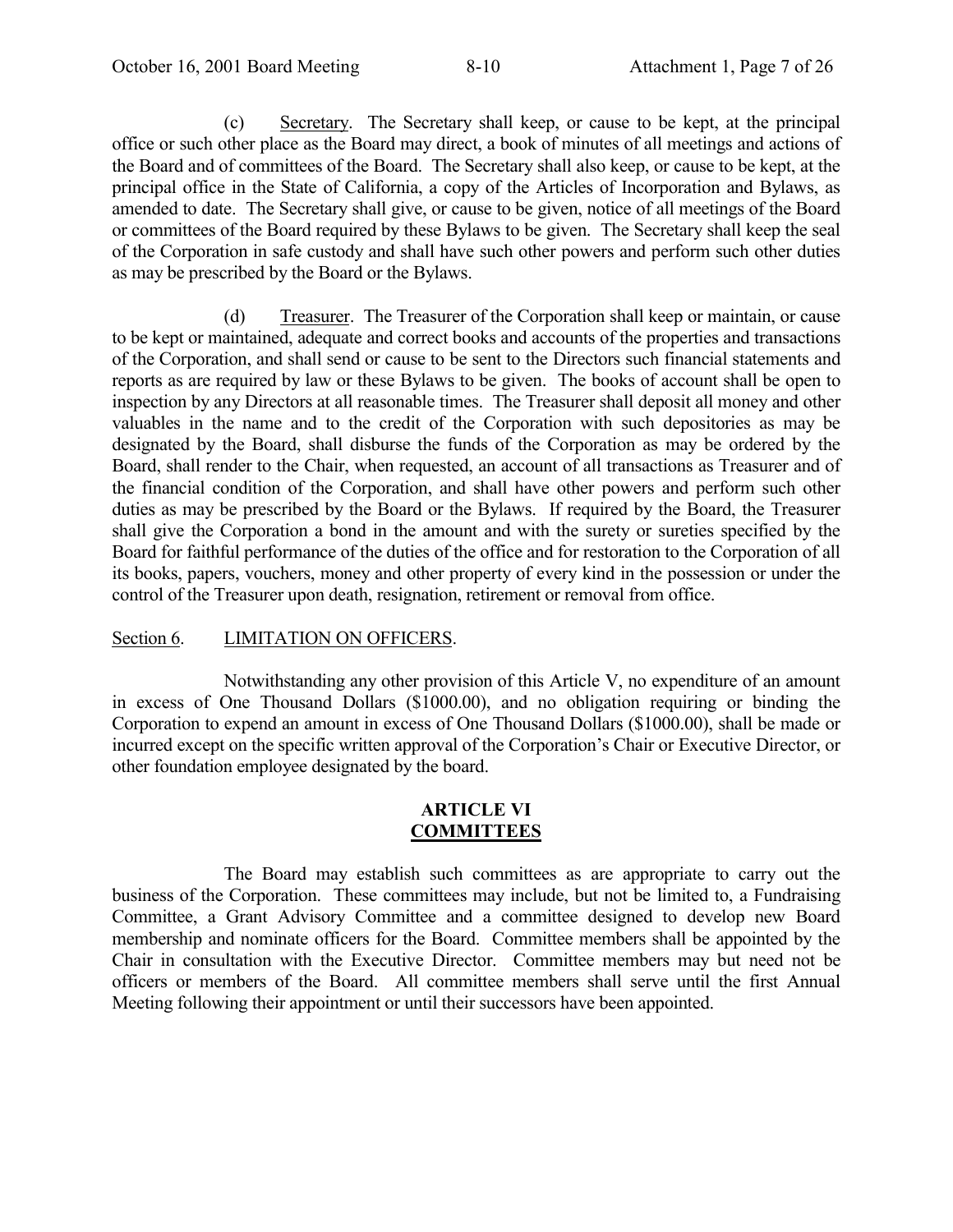#### **ARTICLE VII EMPLOYED STAFF**

### Section 1. EMPLOYED STAFF.

The Board may employ an Executive Director and may authorize the employment of other employees as are needed to carry out the programs of the Corporation. The salary or wages and other terms of employment shall be set by the Board who may enter into contracts of employment on behalf of the Corporation.

#### Section 2. EXECUTIVE DIRECTOR.

The Executive Director shall serve at the pleasure of the Board for such compensation as the Board may determine. The Executive Director shall have overall general responsibility for the business operations of the Corporation and shall be its official representative. The Executive Director shall comply with the Board's policies and shall submit to the Board such reports, analyses, statistics, plans and other information as may be required from time to time, and shall assist the Board in the preparation of the Corporation's annual budget. The Executive Director may, but need not be, an officer and/or director of the Corporation.

# **ARTICLE VIII INDEMNIFICATION AND INSURANCE**

# Section 1. **INDEMNIFICATION.**

(a) Right of Indemnity. To the full extent permitted by law, this Corporation shall indemnify and defend its Directors, officers, employees and other persons described in Section 5238(a) of the California Corporations Code (the "**Code**"), including persons formerly occupying any such position, against all expenses, judgments, fines, settlements and other amounts actually and reasonably incurred in connection with any "proceeding", as that term is used in Section 5238(a) of the Code and including an action by or in the right of the Corporation, by reason of the fact that such person is or was a person described by such Section. *Expenses*<sup>*n*</sup>, as used in this Section, shall have the same meaning as in Section 5238(a) of the Code.

(b) Approval Of Indemnity. Upon written request to the Board by any person seeking indemnification under Section 5238(b) or Section 5238(c) of the Code, the Board shall promptly determine in accordance with Section 5238(e) of the Code whether the applicable standard of conduct set forth in Section 5238(b) or Section 5238(c) of the Code has been met and, if so, the Board shall authorize indemnification. If because the number of Directors who are parties to the proceeding with respect to which indemnification is sought is such as to prevent the formation of a quorum of Directors who are not parties to such proceeding, the Board or the attorney or other person rendering services in connection with the defense shall apply to the court in which such proceeding is or was pending to determine whether the applicable standard of conduct set forth in Section 5238(b) or Section 5238(c) of the Code has been met.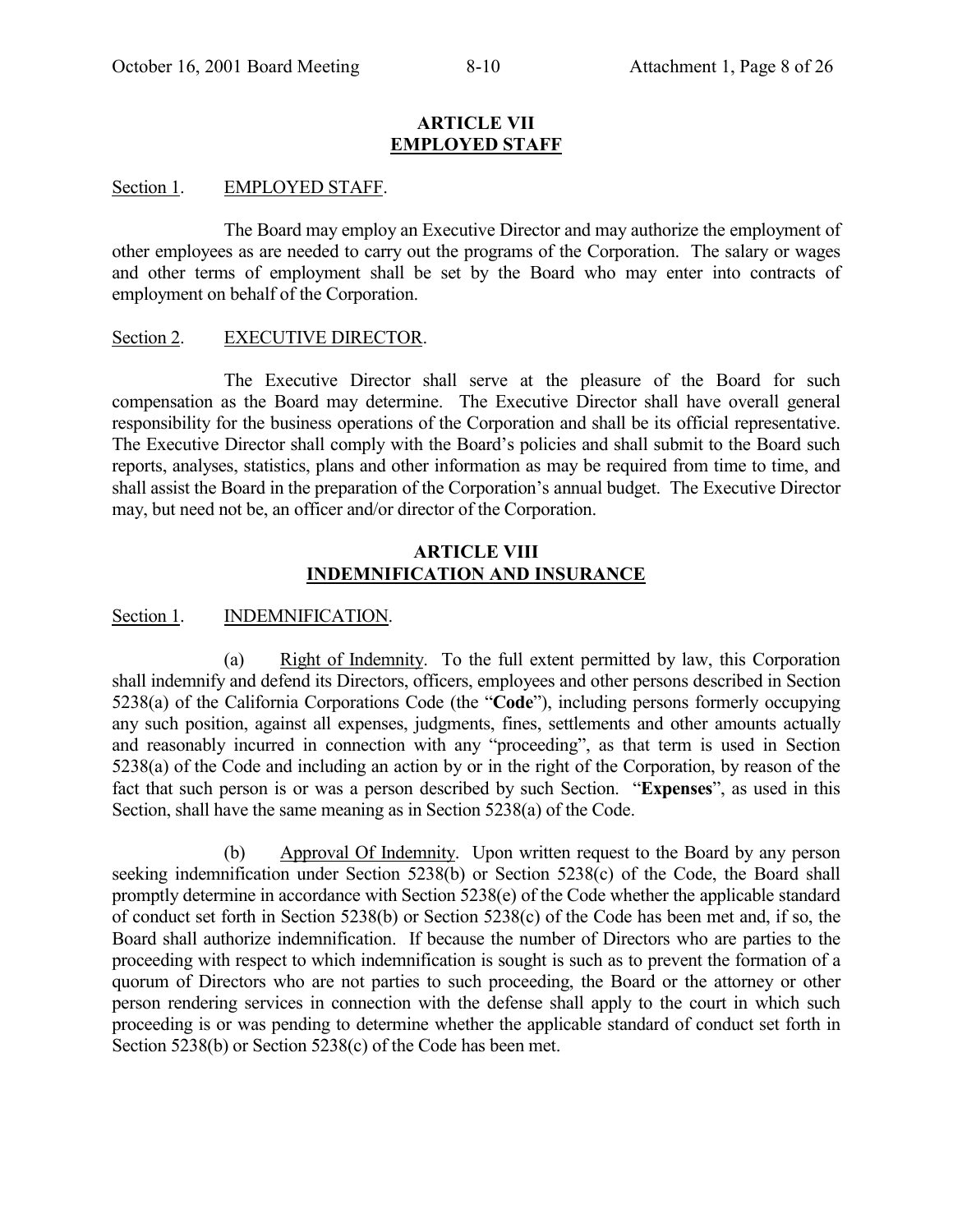(c) Advancement Of Expenses. To the fullest extent permitted by law, and except as is otherwise determined by the Board in a specific instance, expenses incurred by a person seeking indemnification under these Bylaws in defending any proceeding covered by these Bylaws shall be advanced by the Corporation prior to the final disposition of the proceeding upon receipt by the Corporation of an undertaking by or on behalf of such person that the advance will be repaid unless it is ultimately determined that such person is entitled to be indemnified by the Corporation therefor.

# Section 2. **INSURANCE.**

The Corporation shall purchase and maintain insurance to the full extent permitted by law on behalf of its officers, Directors, employees and other agents of the Corporation, against any liability asserted against or incurred by an officer, Director, employee or agent in such capacity or arising out of the officer's, Director's, employee's or agent's status as such.

# **ARTICLE IX MISCELLANEOUS**

# Section 1. MAINTENANCE OF CORPORATE RECORDS.

(a) The Corporation shall keep: 1) adequate and correct books and records of account; 2) minutes in written form of the proceedings of the Board and committees of the Board; and 3) contracts and other records consistent with the records maintenance and retention policy approved by the Board.

(b) To the extent required by law the provisions of the California Public Records Act shall apply to the records of the Corporation.

# Section 2. **INSPECTION OF CORPORATE RECORDS.**

In addition to other statutory requirements that may apply, every Director shall have the absolute right at any reasonable time to inspect all books, records and documents of every kind and the physical properties of the Corporation and the records of each of its subsidiary corporations, except confidential loan files. This inspection by a Director may be made in person or by an agent or attorney, and the right of inspection includes the right to copy and make extracts of documents.

# Section 3. PRINCIPAL OFFICE.

The principal office of the Corporation shall be at such location within the project area, as shall be determined by the Board.

# Section 4. CORPORATE SEAL.

The Board shall, at its option, adopt a Corporate seal.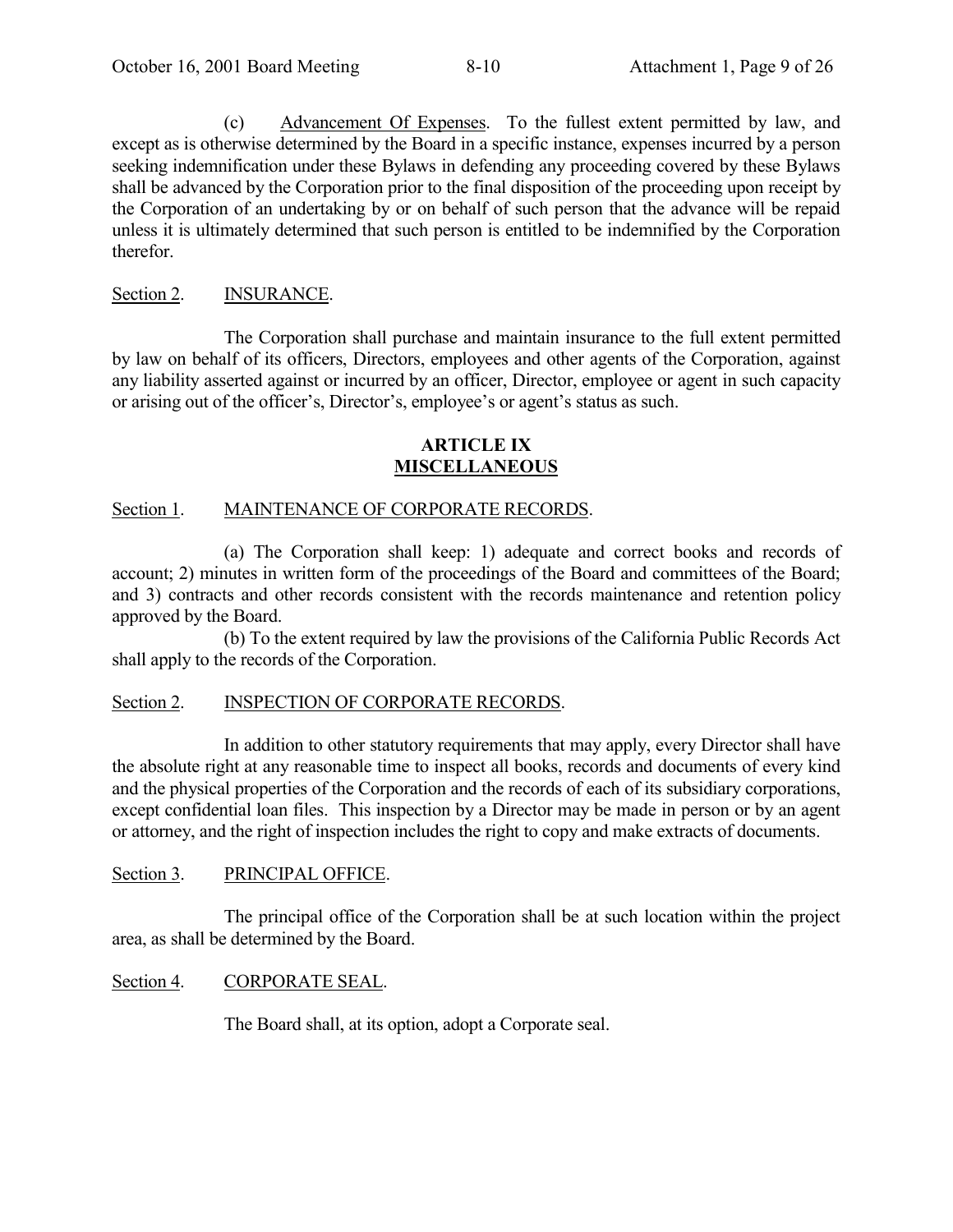# Section 5. DEPOSITORIES.

All funds of the Corporation not otherwise employed shall be deposited from time to time to the credit of the Corporation in such government-insured banks, savings and loan associations, trust companies, or other depositories as the Board may elect.

# Section 6. CHECKS, DRAFT, ETC.

All checks, drafts, or orders for the payment of money, notes or other evidence of indebtedness issued in the name of the Corporation shall be signed by two (2) persons, one (1) of whom shall be the Chair or Vice Chair, and one (1) of whom shall be the secretary or chief financial officer, provided the signers are two (2) separate persons. If authorized by the Board, one of the signers may be the Executive Director.

# Section 7. FISCAL YEAR.

The fiscal year of the Corporation shall end on June 30th of each year.

# Section 8. **INVESTMENTS.**

Any funds of the Corporation which are not needed currently for the activities of the Corporation may, at the discretion of the Board, be invested in such government-insured deposits and federal government securities as are permitted by law.

# Section 9. NON-DISCRIMINATION.

The Corporation shall not discriminate against any person, employee or applicant for services, because of race, color, sex, age, national origin, political or religious opinions or affiliations. The Corporation shall abide by any and all pertinent rules, regulations, ordinances, statutes and laws of the state or federal government or agencies prohibiting discrimination.

# Section 10. PARLIAMENTARY PROCEDURE.

All meetings of the Board shall be governed by the most current and modern edition of Roberts Rules of Order, unless contrary procedures are established by the Articles of Incorporation, these Bylaws, California statute or by resolution of the Board.

# Section 11. GIFTS.

The Board may accept, on behalf of the Corporation, any contribution, gift, bequest or devise for the general purposes or for any special purpose of the Corporation.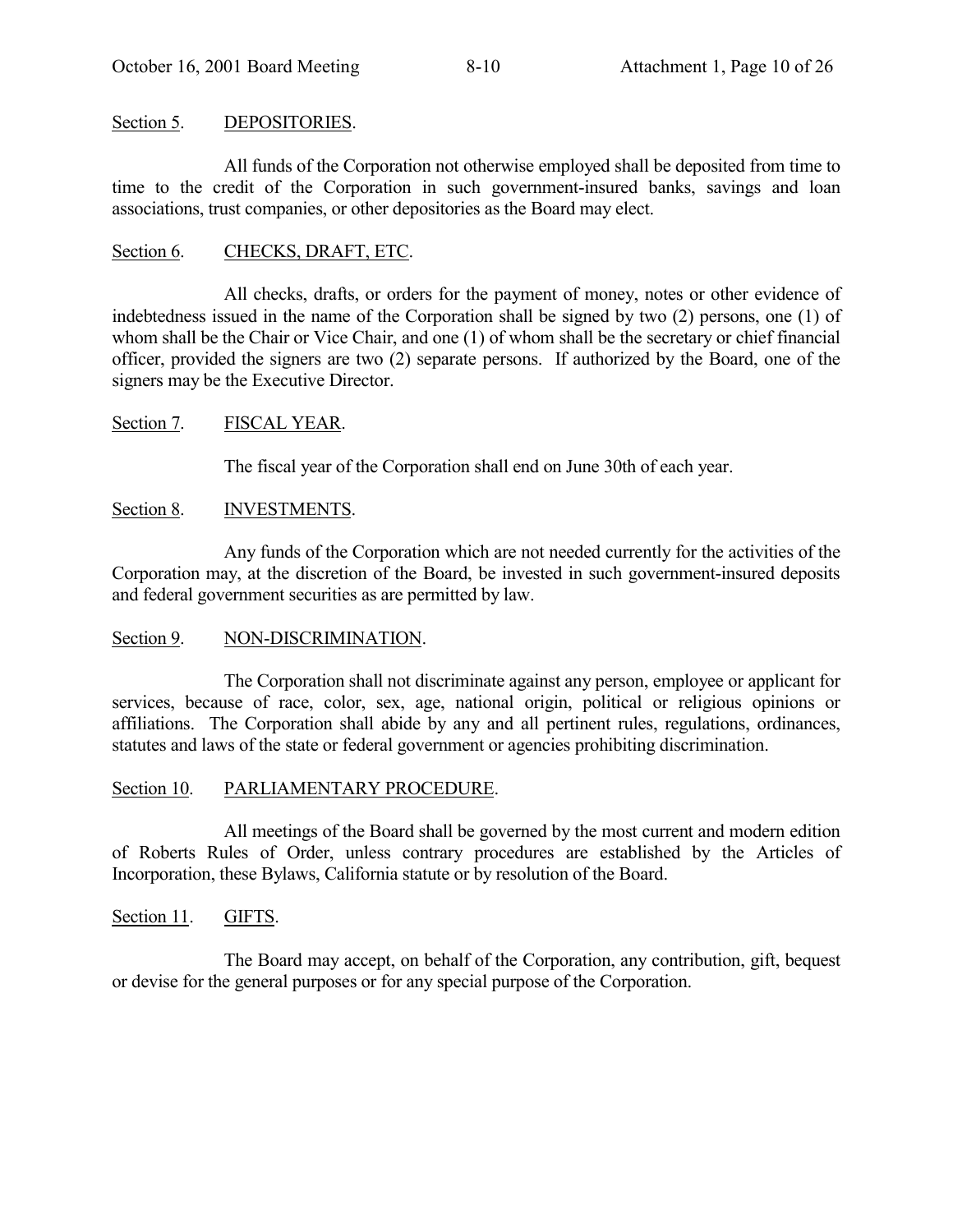# **ARTICLE X CONSTRUCTION AND DEFINITIONS**

Unless the context otherwise requires, the general provisions, rules of construction and definitions in the California Nonprofit Public Benefit Corporation Law shall govern the construction of these Bylaws. Without limiting the generality of the above, the masculine gender includes the feminine and neuter, the singular includes the plural, and the plural includes the singular, and the term "person" includes both a legal entity and a natural person.

### **ARTICLE XI AMENDMENTS**

These Bylaws may be amended or repealed and new Bylaws may be adopted by an affirmative vote of two-thirds (2/3) of the Directors. At least ten (10) days notice shall be given of any meeting at which a vote to amend the Bylaws will be taken. The Secretary of the Corporation shall see that a true and correct copy of all amendments of the Bylaws, duly certified by the Secretary, is attached to the official Bylaws of the Corporation and is maintained with the official records of the Corporation at the principal office of the Corporation.

# **CERTIFICATE OF SECRETARY**

The undersigned certifies that he/she is the Secretary of a California nonprofit public benefit corporation, and that the above Bylaws are the Bylaws of the Corporation as adopted by the Board of Directors in that certain Unanimous Written Consent of the Board of Directors to Action Taken Without Meeting in Lieu of an Organizational Meeting dated as of \_\_\_\_\_\_\_\_\_\_\_\_\_\_\_\_\_, 2001.

 $\overline{a}$ 

Executed as of \_\_\_\_\_\_\_\_\_\_\_\_\_\_\_\_\_, 2001.

 $\qquad \qquad \qquad$  Secretary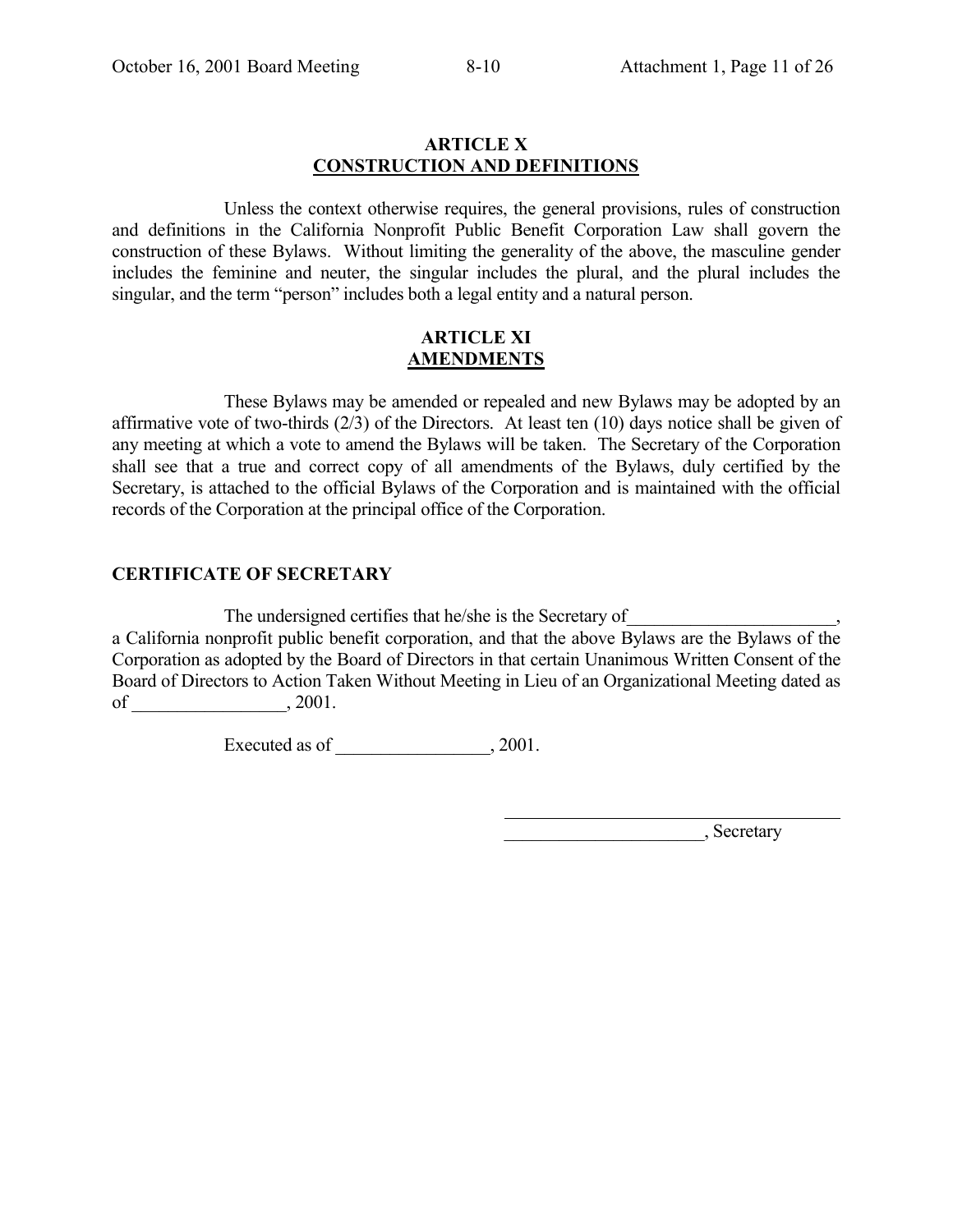#### **ARTICLES**

#### **OF**

# **INCORPORATION OF THE FOUNDATION FOR THE SOUTHERN CALIFORNIA WATER EDUCATION CENTER, a California nonprofit public benefit corporation**

I

The name of this corporation is the Foundation for the Southern California Water Education Center.

II

A. This corporation is a nonprofit public benefit corporation and is not organized for the private gain of any person. It is organized under the Nonprofit Public Benefit Corporation Law for charitable purposes.

B. This corporation is organized for the following specific purposes: (1) finance or provide financial support for construction of a Water Education Center and Museum on property of the Metropolitan Water District of Southern California located in the vicinity of Diamond Valley Lake, (2) construct, operate and/or maintain, or by contract provide construction, operation and/or maintenance service to Metropolitan for the Water Education Center and Museum, (3) develop and provide educational, historic, and instructional materials and programs relating to water, water use, water conservation and water supply as appropriate and necessary in connection with the operation of the Water Education Center and Museum.

III

The name and address in California of this corporation's initial agent for service of process

are:

Foundation for the Southern California Water Education Center **Secretary** Metropolitan Water District of Southern California P.O. Box 54153 Los Angeles, California 90054-0153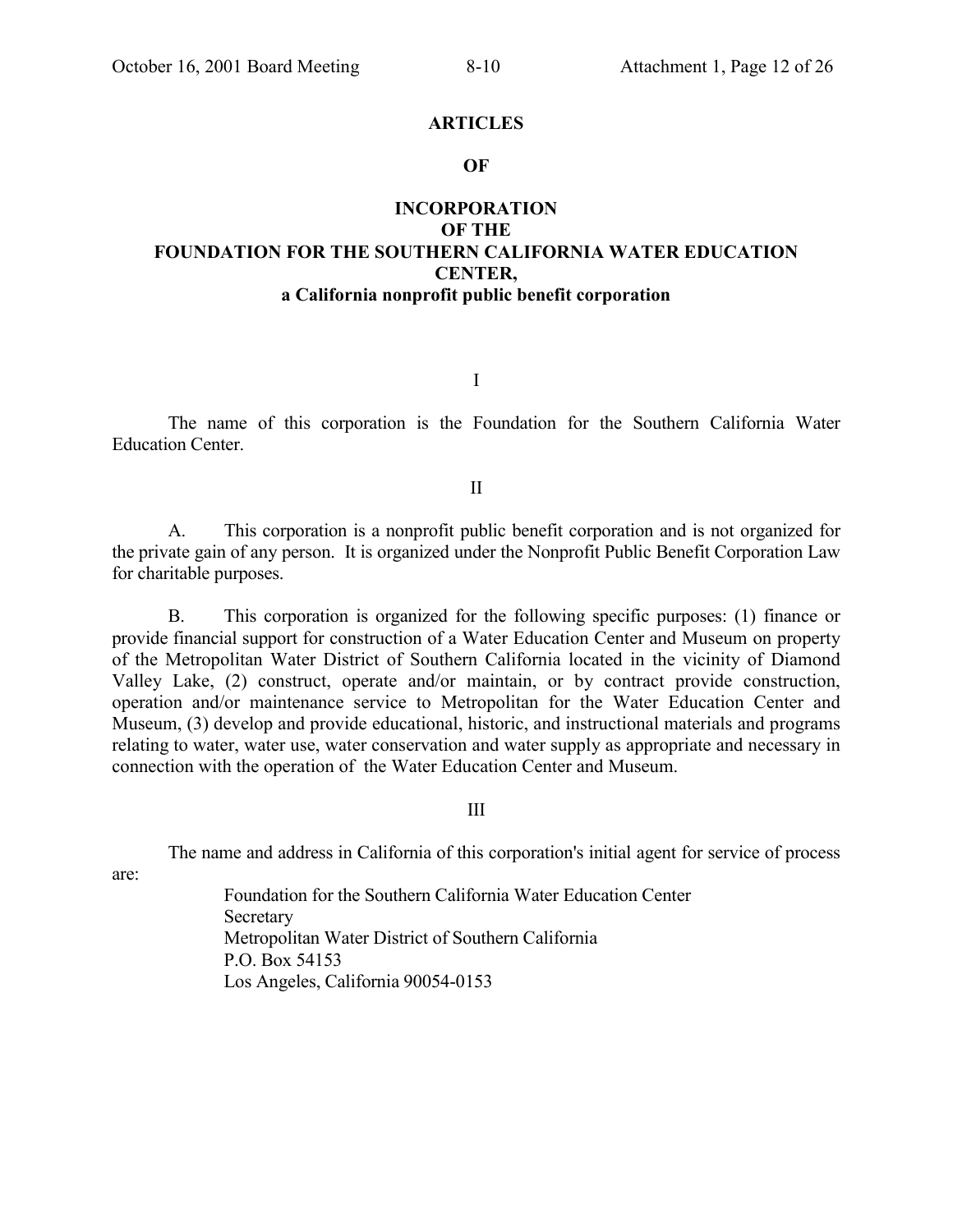IV

A. This corporation is organized and operated exclusively for charitable purposes within the meaning of Section 501(c)(3) of the Internal Revenue Code.

B. Notwithstanding any other provisions of these Articles, this corporation shall not, except to an insubstantial degree, engage in any activities or exercise any powers that are not in furtherance of the purposes of this corporation, and this corporation shall not carry on any other activities not permitted to be carried on:

- 1. by a corporation exempt from federal income tax under Section 501(c)(3) of the Internal Revenue Code; or
- 2. by a corporation contributions to which are deductible under Section 170(c)(2) of the Internal Revenue Code.

C. No substantial part of the activities of this corporation shall consist of carrying on propaganda, or otherwise attempting to influence legislation, except as provided in Section 501(h) of the Internal Revenue Code, and this corporation shall not participate or intervene in (including the publishing or distribution of statements) any political campaign on behalf of or in opposition to any candidate for public office.

V

The property of this corporation is irrevocably dedicated to charitable purposes, and no part of the net income or assets of this corporation shall ever inure to the benefit of any director, trustee, officer, shareholder, individual or member thereof or to the benefit of any private person. Upon the dissolution and winding up of this corporation, the assets remaining after payment, or provision for payment, of all debts and liabilities of this corporation shall be distributed to the Metropolitan Water District of Southern California for purposes consistent with those of the Corporation or to a nonprofit organization, fund, foundation or corporation which is organized and operated exclusively for charitable purposes and which has established its tax exempt status under Section 501(c)(3) of the Internal Revenue Code.

 $\overline{a}$ 

Dated:  $, 2001$ 

Executive Secretary Metropolitan Water District of Southern California, Incorporator

 $\mathcal{L}_\text{max}$  , where  $\mathcal{L}_\text{max}$  and  $\mathcal{L}_\text{max}$  and  $\mathcal{L}_\text{max}$ 

Approved as to form:

General Counsel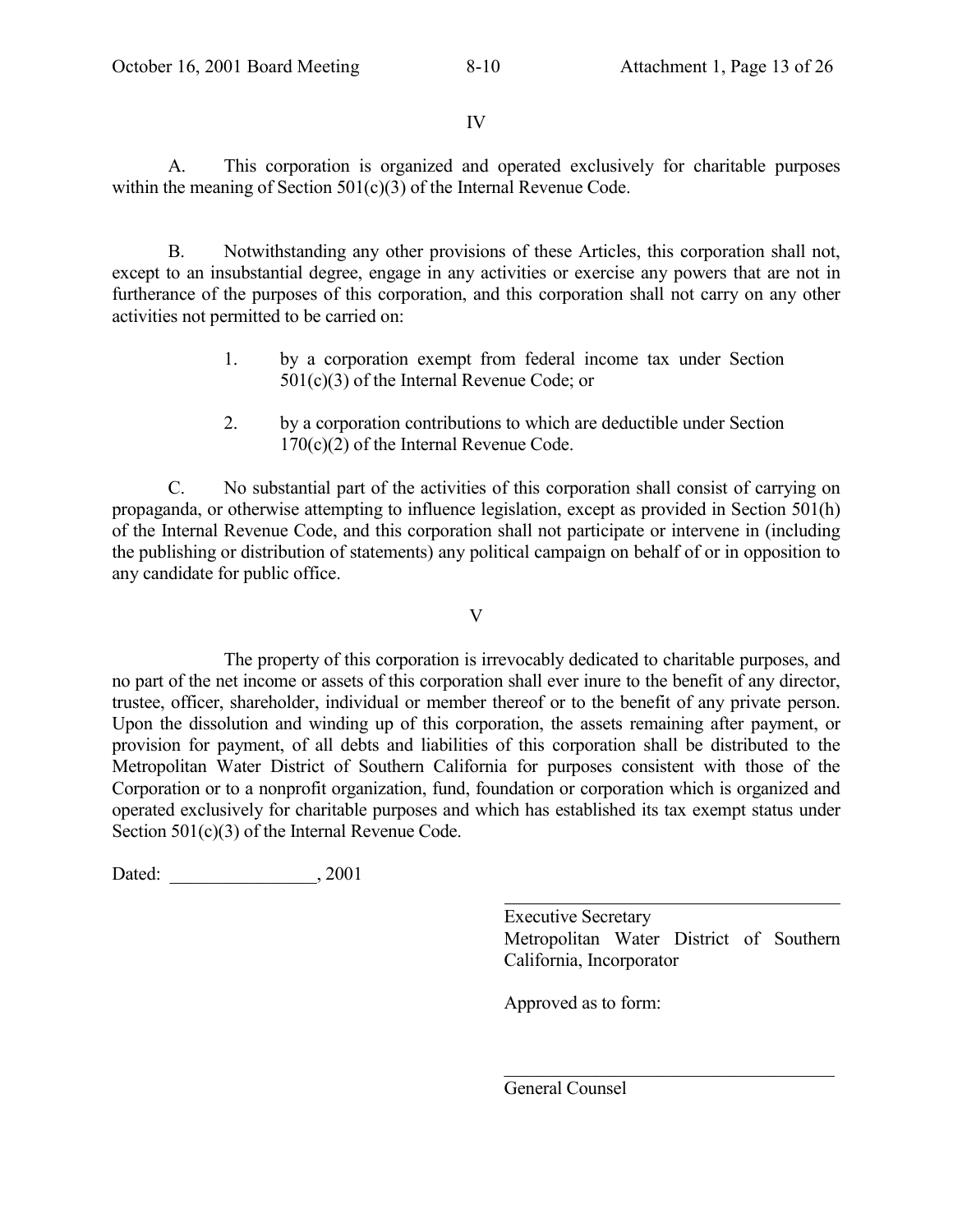# **BYLAWS**

# **The Foundation for the Southern California Water Education Center, a California nonprofit public benefit corporation**

# **ARTICLE I NAME**

The name of this corporation shall be the Foundation for the Southern California Water Education Center (the "Corporation").

# **ARTICLE II PURPOSE, NONPARTISAN ACTIVITIES, DEDICATION OF ASSETS**

Section 1. PURPOSE. The primary purposes of this Corporation shall be:

(a) To create, promote, develop and facilitate water education at the Water Education Center and Museum.

(b) To solicit, receive and administer funds from public and/or private sources by grant, contract,  $\theta$ -loan, or gift for the purpose of the Western Education Center and Museum and for use in attaining the purposes for which this Corporation is organized;

(c) To engage in any lawful activity incidental or conducive necessary to the purposes for which this Corporation is organized.

# Section 2. NONPARTISAN ACTIVITIES.

This Corporation has been formed under the California Nonprofit Public Benefit Corporation Law for the public purposes described above, and it shall be nonprofit and nonpartisan. No substantial part of the activities of the Corporation shall consist of carrying on propaganda, or otherwise attempting to influence legislation, except as provided in Section 501(h) of the Internal Revenue Code, and the Corporation shall not participate or intervene in (including the publication or distribution of statements) any political campaign on behalf of or in opposition to any candidate for public office or for or against any cause or measure being submitted to the people for a vote. The Corporation shall not, except to an insubstantial degree, engage in any activities or exercise any powers that are not in furtherance of the purposes described above.

# Section 3. DEDICATION OF ASSETS.

The properties and assets of this nonprofit Corporation are irrevocably dedicated to charitable purposes. No part of the net earnings, properties, or assets of this Corporation, on dissolution or otherwise, shall inure to the benefit of any private person or individual, or any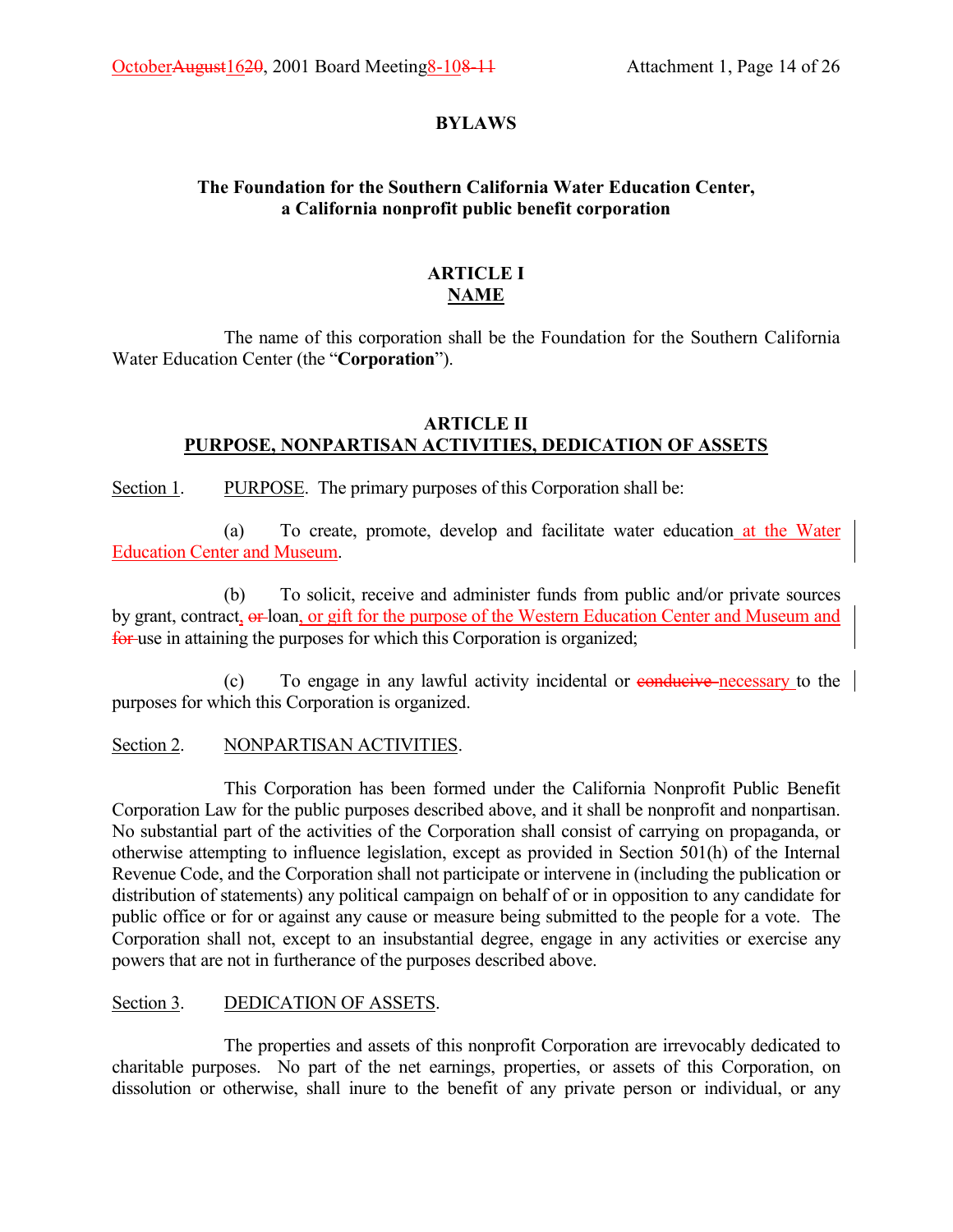director, officer or trustee of this Corporation. On liquidation or dissolution, all properties, assets and obligations shall be distributed and paid over to the Metropolitan Water District of Southern California for purposes consistent with those of the Corporation or to an organization dedicated to educational or charitable purposes, provided that the organization continues to be dedicated to the exempt purposes as specified in Section 501(c)(3) of the Internal Revenue Code.

# **ARTICLE III MEMBERS**

#### Section 1. MEMBERS.

This Corporation shall have no members.

# **ARTICLE IV DIRECTORS**

#### Section 1. POWERS.

(a) General Corporate Powers. Subject to the provisions and limitations of the California Nonprofit Public Benefit Corporation Law and any other applicable laws, and any limitations of the Articles of Incorporation and of these Bylaws, the activities and affairs of the Corporation shall be managed, and all corporate powers shall be exercised, by or under the direction of the Board of Directors ("**Board**").

(b) Specific Powers. Without prejudice to these general powers, but subject to the same limitations, the Board shall have the power to:

(i) Appoint and remove, at the pleasure of the Board, all officers, agents and employees of the Corporation; prescribe powers and duties for them that are consistent with law, with the Articles of Incorporation and with these Bylaws; and fix their compensation and require from them security for faithful performance of their duties.

(ii) Change the principal office or the principal business office in the State of California from one location to another; cause the Corporation to be qualified to conduct its activities in any other state, territory, dependency or country and conduct its activities within or outside the State of California; and designate any place within or outside the State of California for the holding of any meeting, including annual meetings.

(iii) Adopt and use a corporate seal and alter the form thereof.

(iv) Borrow money and incur indebtedness on behalf of the Corporation, and cause to be executed and delivered for the purposes of the Corporation, in the corporate name, promissory notes, bonds, debentures, deeds of trust, mortgages, pledges, hypothecations and other evidences of debt and securities.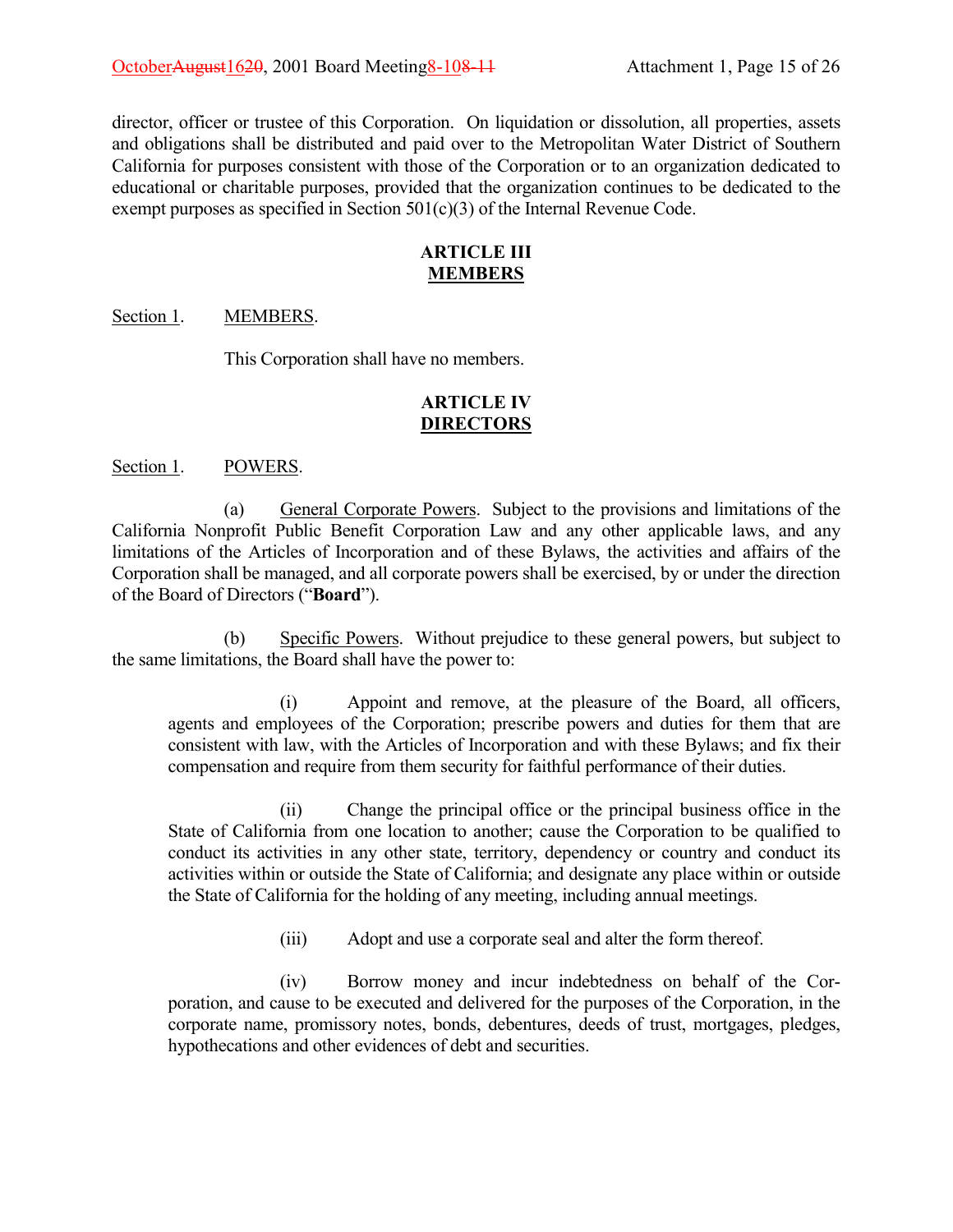# Section 2. NUMBER; SELECTION; AND RESTRICTIONS ON DIRECTORS.

(a) Authorized number. The authorized number of Directors shall be not less than five  $(5)$  nor more than fifteen  $(15)$ .

(b) Election. New Directors shall be elected at the annual meeting of the Board by a majority of the Directors then in office. The initial number of Directors shall be seven (7) and shall be divided into two (2) classes of Directors, classes A and B respectively. Class A shall consist of three (3) Directors who shall hold office for the initial post-incorporation term of two (2) years, commencing on the date of the Director's election, and shall serve until the end of the term or until a successor is elected. Class B shall consist of four (4) Directors who shall hold office for the initial post-incorporation term of four (4) years, commencing on the date of the Director's election, and shall serve until the end of the term or until a successor is elected. Any increase in the number of Directors shall result in the allocation to the respective classes in such a manner that the number of Directors in either class shall not exceed the number of Directors in the other class by more than one. The term of each Director in a particular class shall end on the same date as the other Directors in that particular class, irrespective of the date such Director was elected to the Board.

(c) Restrictions on Directors. A Director may not participate in any votemake, participate in making or use his or her position to influence any decision or vote on any proposed transaction with another organization or entity of which such Director has a material financial interestis also an employee, principal or current director. This prohibition shall not apply to proposed transactions with a state or local government agency of which the Director is a current director or employee.

# Section 3. TERM OF OFFICE OF DIRECTORS.

On the completion of the initial term in office, each Director shall hold office for a term of four (4) years, commencing on the date of the Director's election at the annual meeting of the Board, and shall serve until the end of the term or until a successor is elected.

# Section 4. VACANCIES.

(a) Events Causing Vacancy. A vacancy or vacancies on the Board shall exist on the occurrence of the following: (1) the death, removal, suspension or resignation of any Director; or (2) the declaration by resolution of the Board of a vacancy in the office of a Director who has been declared of unsound mind by an order of court or convicted of a felony or has been found by final order or judgment of any court to have breached a duty under sections 5230 and following of the California Nonprofit Public Benefit Corporation Law.

(b) Resignations. Except as provided in this subsection, any Director may resign effective upon giving written notice to the Chairman of the Board, or the Secretary of the Board, unless such notice specifies a later time for the resignation to become effective. Except upon notice to the Attorney General of the State of California, no Director may resign when the Corporation would then be left without a duly elected Director or Directors in charge of its affairs.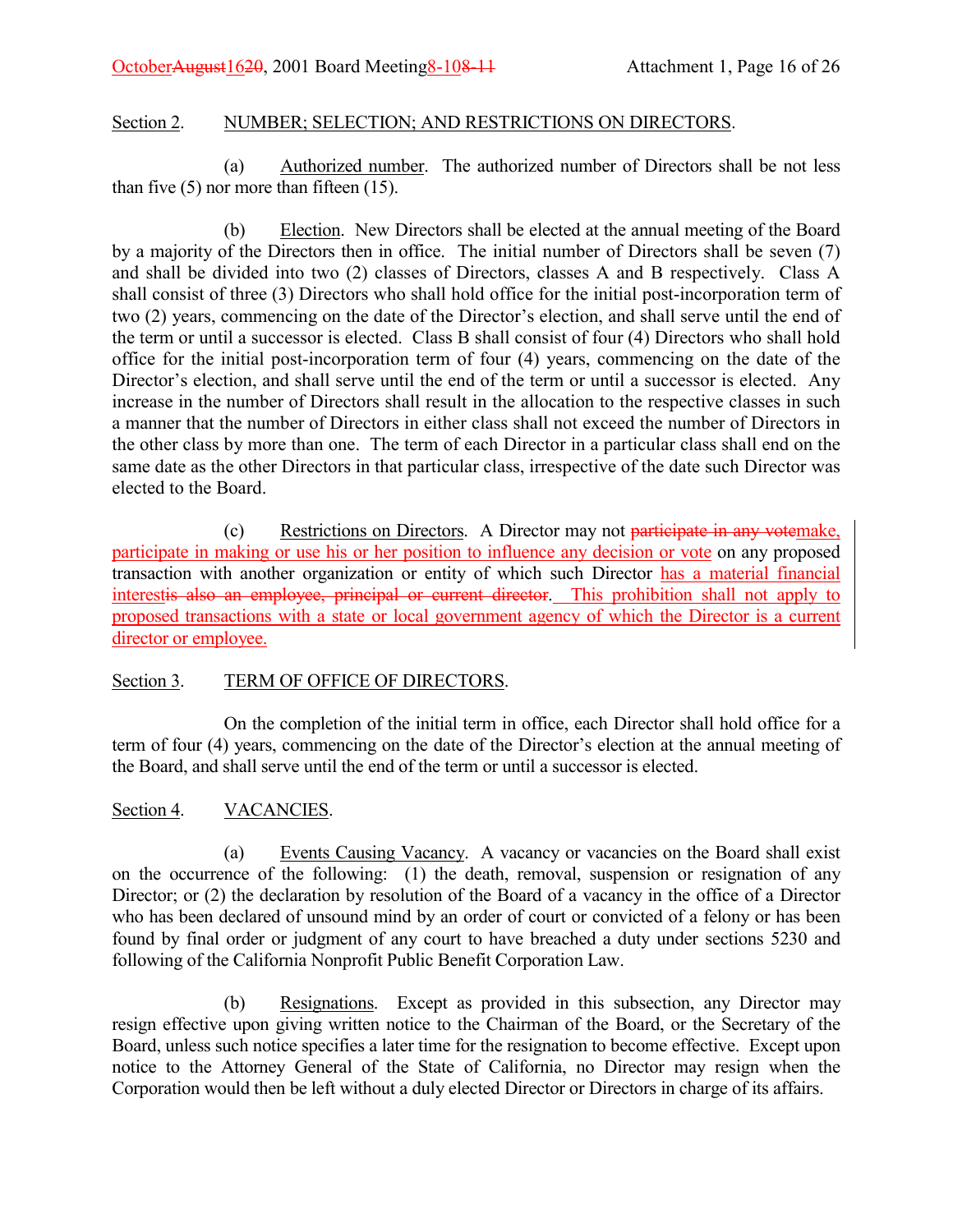(c) Removal. A Director may be removed for cause upon the affirmative vote of two-thirds of the Directors. Cause shall include three (3) unexcused absences in a twelve-  $(12)$  month period; change in residency from the Corporation's service areas, and any other conduct which is a breach of the Director's fiduciary responsibility to the Corporation.

(d) Filling Vacancies. Any vacancy on the Board shall be filled by vote of the remaining Directors, whether or not less than a quorum, or by a sole remaining Director.

(e) No Vacancy On Reduction Of Number Of Directors. No reduction of the authorized number of Directors shall have the effect of removing any Director before the Director's term of office expires.

# Section 5. PLACE OF MEETINGS; MEETINGS BY TELEPHONE.

Meetings of the Board shall be held at the principal office of the Corporation or at such other place as has been designated by the Board. In the absence of any such designation, meetings shall be held at the principal office of the Corporation. Consistent with applicable law, any meeting may be held by conference telephone or similar communication equipment, so long as all Directors participating in the meeting can hear one another, and all such Directors shall be deemed to be present in person at such meeting.

# Section 6. ANNUAL, REGULAR AND SPECIAL MEETINGS.

(a) Annual Meeting. The board shall hold an annual meeting for the purpose of organization, election of officers, and the transaction of other business, during the last quarter of each fiscal year. Notice of such meeting shall be provided as required by law.

(b) Other Regular Meetings. The Board shall hold regular business meetings throughout the year, which shall be held without call and on a date to be fixed by resolution of the Board. Regular meetings shall be noticed to the extent required by law. Any given meeting may be dispensed with by majority vote of the Board.

(c) Special Meetings. Special meetings of the Board for any purpose may be called at any time by the Chair, any Vice Chair, the Secretary or any Director.

(i) Notice. Notice of the time and place of special meetings shall be provided as required by law and shall be given to each Director either: 1) by personal delivery of written notice; 2) by first-class mail, postage pre-paid; 3) by telephone, either directly to the Director or to a person at the Director's office who would reasonably be expected to communicate that notice promptly to the Director; or 4) by cable or telegram, charges prepaid, or telecopy. All such notices shall be given or sent to the Director's address and or telephone number as shown on the records of the Corporation. Notices sent by first-class mail shall be deposited in the United States mail at least four (4) days before the time set for the meeting. Notices given by personal delivery, telephone, or telegraph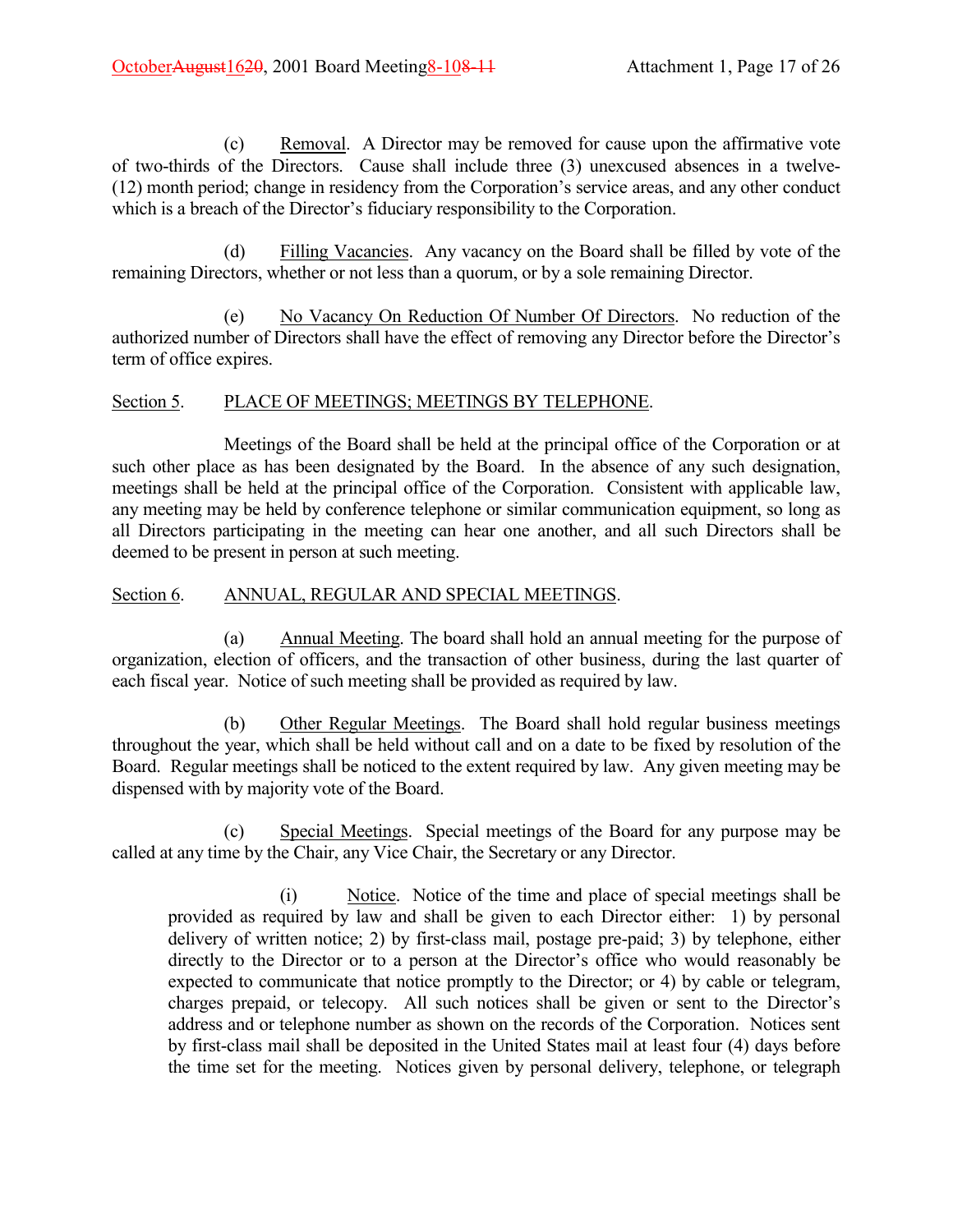shall be delivered, telephoned, or given to the telegraph company at least forty-eight (48) hours before the time set for the meeting.

(ii) Notice Contents. The notice shall state the time and place of the meeting, and such other information as may be required by law.

# Section 7. QUORUM.

A majority of the Directors shall constitute a quorum for the transaction of business, except to adjourn as provided in Section 9 of this Article IV. Subject to the more stringent provisions of the California Nonprofit Public Benefit Corporation Law, including, without limitation, those provisions relating to (i) approval of contracts or transactions in which a Director has a direct or indirect material financial interest, (ii) approval of certain transactions between corporations having a common directorship, (iii) creation of or appointment of committees of the Board, and (iv) indemnification of Directors. Every act or decision done or made by a majority of the Directors present at a meeting duly held at which a quorum is present shall be regarded as the act or decision of the Board. A meeting at which a quorum is initially present may continue to transact business, notwithstanding the withdrawal of Directors, if any action taken is approved by at least a majority of the required quorum for that meeting.

# Section 8. ADJOURNMENT.

A majority of the Directors present, whether or not a quorum is present, may adjourn any meeting to another time and place.

# Section 9. COMPENSATION.

The officers and Directors shall serve without compensation, but reasonable expenses incurred may be reimbursed when expended for and in the interest of the Corporation and approved by the Board.

# Section 10. ANNUAL REPORT.

The Board shall cause to be prepared an Annual Report on the status of the business and operations of the Corporation, in any manner as required by the laws of the State of California.

# Section 11. HONORARY DIRECTORS.

The Board may elect to appoint Honorary Directors and Officers. Such Honorary Directors and Officers shall serve at the pleasure of the Board and shall have no other powers except those stated herein under this Section 14.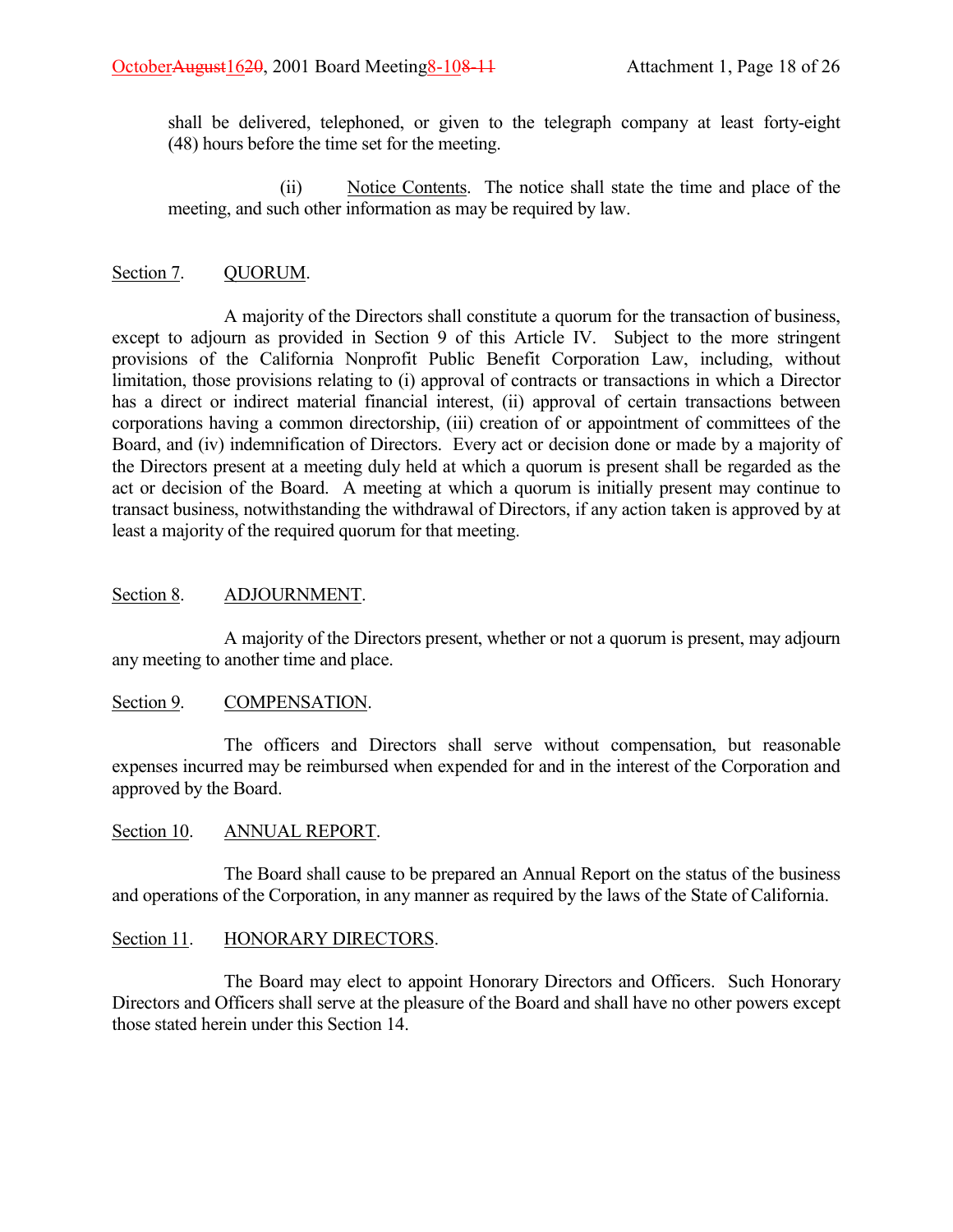# **ARTICLE V OFFICERS**

# Section 1. OFFICERS.

The Corporation shall have the following elected officers: Chair, Vice Chair, Secretary and Treasurer. Nothing herein shall prohibit the Board from combining one or more of the various offices; except that neither the Secretary nor the Treasurer may serve concurrently as the Chair. An elected officer must be a Director of the Corporation.

#### Section 2. ELECTION OF OFFICERS; TERM.

The officers of the Corporation shall be elected by the Board, at the annual meeting, and each shall serve at the pleasure of the Board. Each officer shall serve until a successor is duly elected and qualified.

#### Section 3. VACANCIES IN OFFICE.

A vacancy occurring in any office because of death, resignation, removal or other cause, shall be filled in the manner prescribed in these Bylaws for regular election to that office.

#### Section 4. REMOVAL OF OFFICERS.

Any officer elected or appointed by the Board may be removed by an affirmative vote of a majority of the total Board whenever, in its judgment, the best interests of the Corporation would be served thereby.

# Section 5. RESPONSIBILITIES OF OFFICERS.

(a) Chair. The Chair shall preside at all meetings of the Board and of the Executive Committee. The Chair shall see that all orders and resolutions of the Board are carried into effect. The Chair, along with the Secretary or other officers authorized by the Board to do so, shall execute any deed, mortgage, bond contract, or other instrument which the Board has authorized to be executed. The Chair shall have general superintendence of all officers of the Corporation and shall see that their duties are properly performed. Such guidelines and direction as the Executive Director may require shall be provided by the Chair. The Chair shall, from time to time, report to the Board all matters within his knowledge which the interests of the Corporation may require to be brought to their notice.

(b) Vice Chair. In the absence or disability of the Chair, the Vice Chair shall perform all of the duties of the Chair, and when so acting, shall have all the powers of and be subject to all of the restrictions upon the Chair. The Vice Chair shall have such other powers and perform such other duties as from time to time may be prescribed for them by the Board or the Bylaws.

(c) Secretary. The Secretary shall keep, or cause to be kept, at the principal office or such other place as the Board may direct, a book of minutes of all meetings and actions of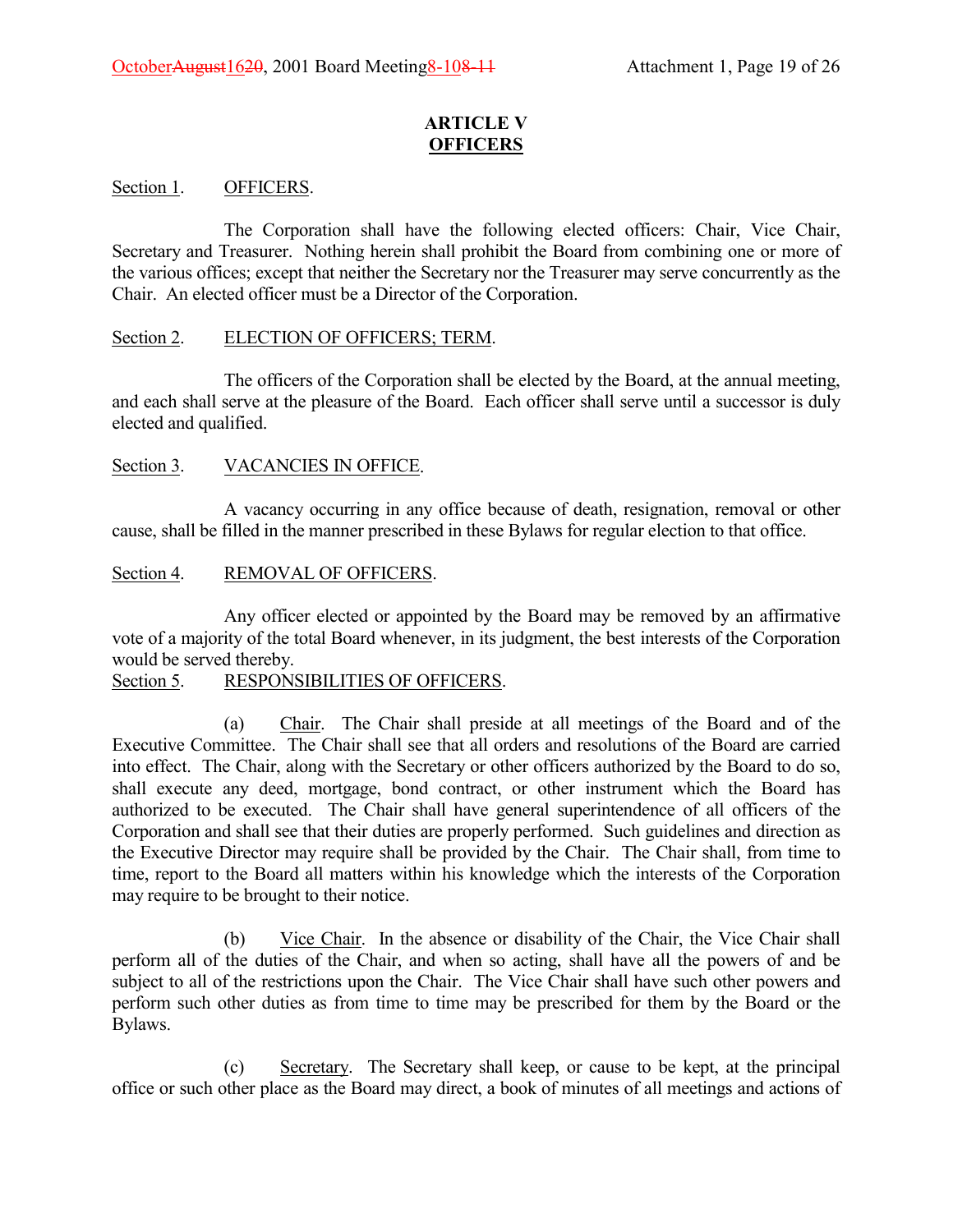the Board and of committees of the Board. The Secretary shall also keep, or cause to be kept, at the principal office in the State of California, a copy of the Articles of Incorporation and Bylaws, as amended to date. The Secretary shall give, or cause to be given, notice of all meetings of the Board or committees of the Board required by these Bylaws to be given. The Secretary shall keep the seal of the Corporation in safe custody and shall have such other powers and perform such other duties as may be prescribed by the Board or the Bylaws.

(d) Treasurer. The Treasurer of the Corporation shall keep or maintain, or cause to be kept or maintained, adequate and correct books and accounts of the properties and transactions of the Corporation, and shall send or cause to be sent to the Directors such financial statements and reports as are required by law or these Bylaws to be given. The books of account shall be open to inspection by any Directors at all reasonable times. The Treasurer shall deposit all money and other valuables in the name and to the credit of the Corporation with such depositories as may be designated by the Board, shall disburse the funds of the Corporation as may be ordered by the Board, shall render to the Chair, when requested, an account of all transactions as Treasurer and of the financial condition of the Corporation, and shall have other powers and perform such other duties as may be prescribed by the Board or the Bylaws. If required by the Board, the Treasurer shall give the Corporation a bond in the amount and with the surety or sureties specified by the Board for faithful performance of the duties of the office and for restoration to the Corporation of all its books, papers, vouchers, money and other property of every kind in the possession or under the control of the Treasurer upon death, resignation, retirement or removal from office.

# Section 6. LIMITATION ON OFFICERS.

Notwithstanding any other provision of this Article V, no expenditure of an amount in excess of One Thousand Dollars (\$1000.00), and no obligation requiring or binding the Corporation to expend an amount in excess of One Thousand Dollars (\$1000.00), shall be made or incurred except on the specific written approval of the Corporation's Chair or Executive Director, or other foundation employee designated by the board.

# **ARTICLE VI COMMITTEES**

The Board may establish such committees as are appropriate to carry out the business of the Corporation. These committees may include, but not be limited to, a Fundraising Committee, a Grant Advisory Committee and a committee designed to develop new Board membership and nominate officers for the Board. Committee members shall be appointed by the Chair in consultation with the Executive Director. Committee members may but need not be officers or members of the Board. All committee members shall serve until the first Annual Meeting following their appointment or until their successors have been appointed.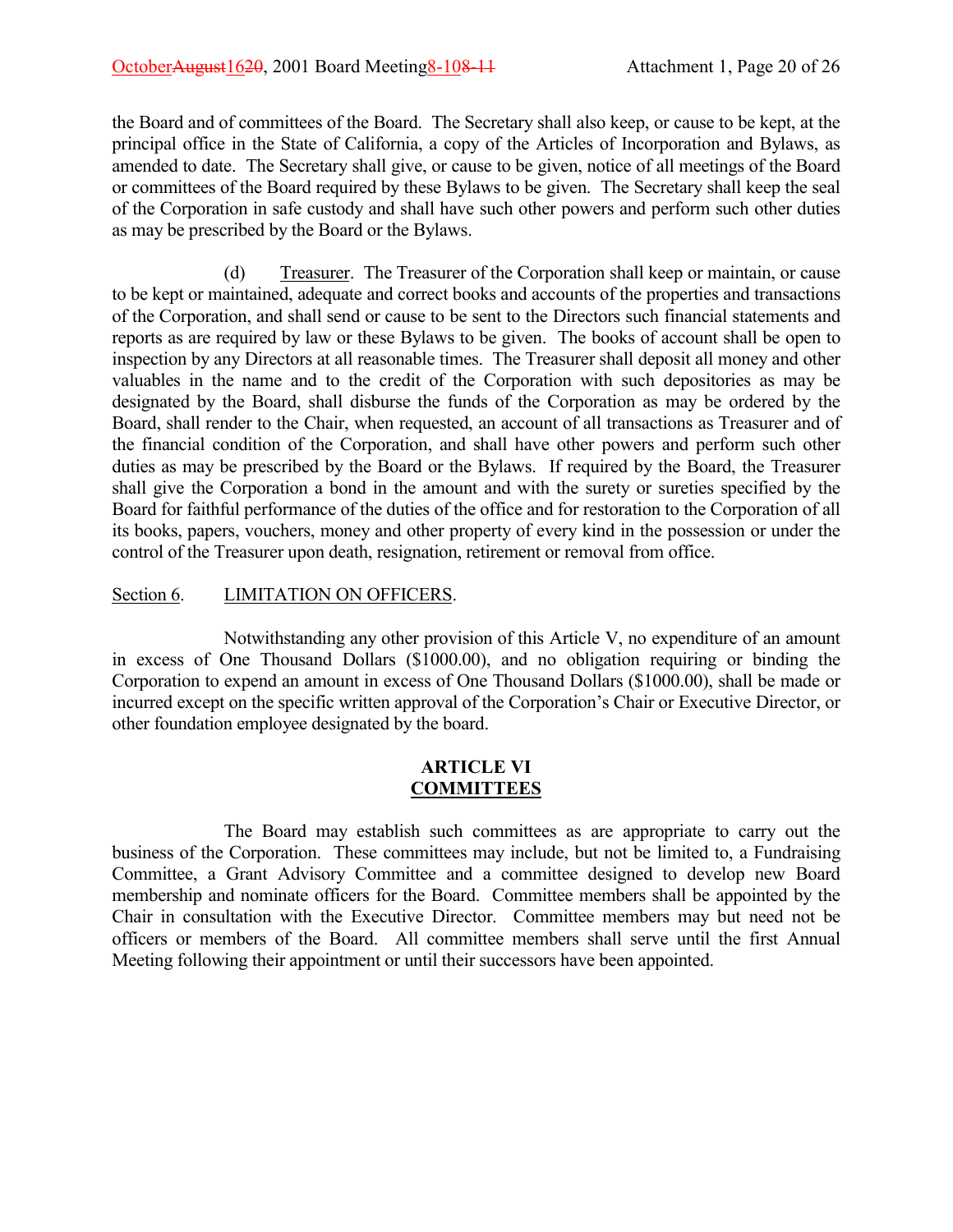#### **ARTICLE VII EMPLOYED STAFF**

#### Section 1. EMPLOYED STAFF.

The Board may employ an Executive Director and may authorize the employment of other employees as are needed to carry out the programs of the Corporation. The salary or wages and other terms of employment shall be set by the Board who may enter into contracts of employment on behalf of the Corporation.

#### Section 2. EXECUTIVE DIRECTOR.

The Executive Director shall serve at the pleasure of the Board for such compensation as the Board may determine. The Executive Director shall have overall general responsibility for the business operations of the Corporation and shall be its official representative. The Executive Director shall comply with the Board's policies and shall submit to the Board such reports, analyses, statistics, plans and other information as may be required from time to time, and shall assist the Board in the preparation of the Corporation's annual budget. The Executive Director may, but need not be, an officer and/or director of the Corporation.

# **ARTICLE VIII INDEMNIFICATION AND INSURANCE**

### Section 1. **INDEMNIFICATION.**

(a) Right of Indemnity. To the full extent permitted by law, this Corporation shall indemnify and defend its Directors, officers, employees and other persons described in Section 5238(a) of the California Corporations Code (the "**Code**"), including persons formerly occupying any such position, against all expenses, judgments, fines, settlements and other amounts actually and reasonably incurred in connection with any "proceeding", as that term is used in Section 5238(a) of the Code and including an action by or in the right of the Corporation, by reason of the fact that such person is or was a person described by such Section. "Expenses", as used in this Section, shall have the same meaning as in Section 5238(a) of the Code.

(b) Approval Of Indemnity. Upon written request to the Board by any person seeking indemnification under Section 5238(b) or Section 5238(c) of the Code, the Board shall promptly determine in accordance with Section 5238(e) of the Code whether the applicable standard of conduct set forth in Section 5238(b) or Section 5238(c) of the Code has been met and, if so, the Board shall authorize indemnification. If because the number of Directors who are parties to the proceeding with respect to which indemnification is sought is such as to prevent the formation of a quorum of Directors who are not parties to such proceeding, the Board or the attorney or other person rendering services in connection with the defense shall apply to the court in which such proceeding is or was pending to determine whether the applicable standard of conduct set forth in Section 5238(b) or Section 5238(c) of the Code has been met.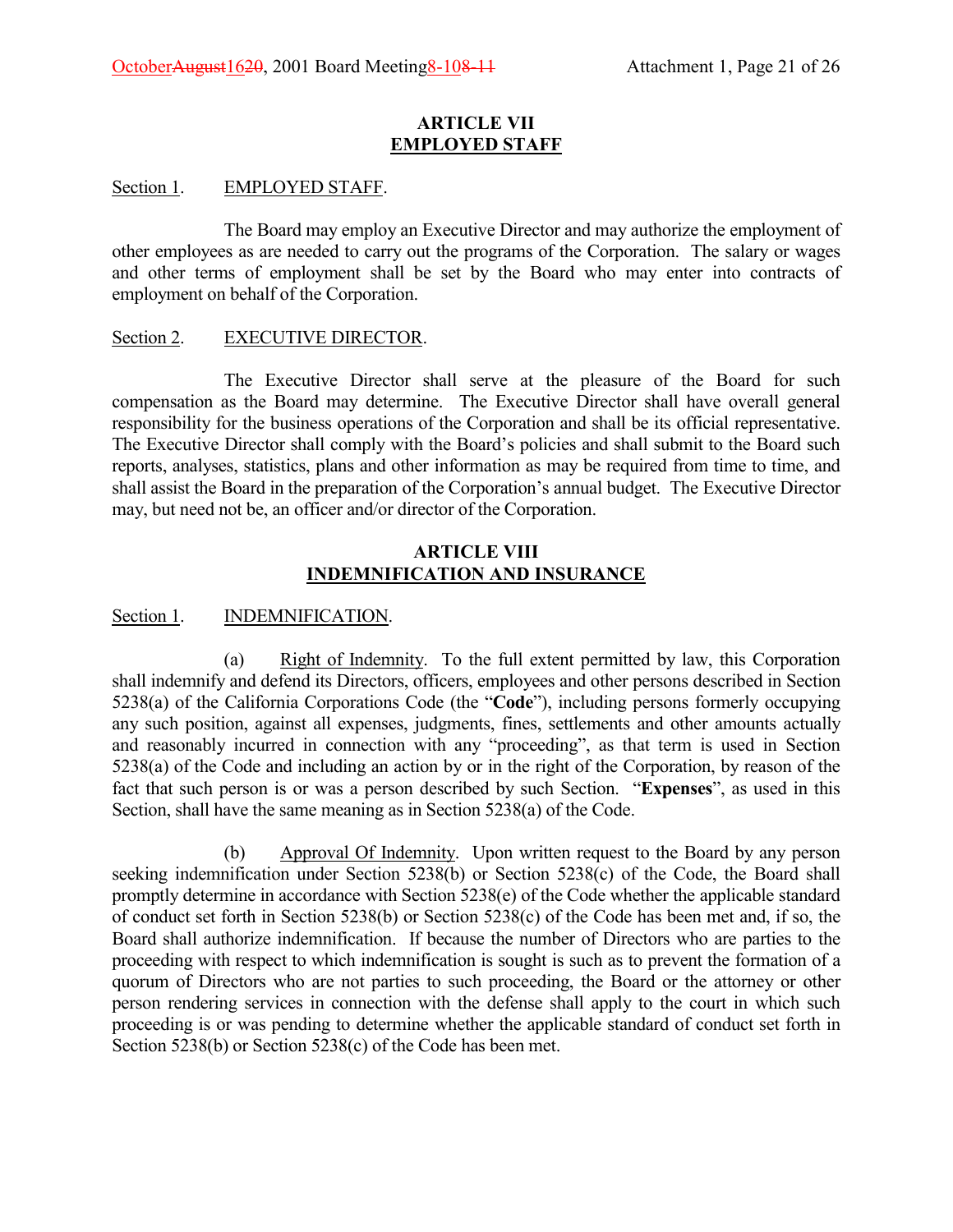(c) Advancement Of Expenses. To the fullest extent permitted by law, and except as is otherwise determined by the Board in a specific instance, expenses incurred by a person seeking indemnification under these Bylaws in defending any proceeding covered by these Bylaws shall be advanced by the Corporation prior to the final disposition of the proceeding upon receipt by the Corporation of an undertaking by or on behalf of such person that the advance will be repaid unless it is ultimately determined that such person is entitled to be indemnified by the Corporation therefor.

# Section 2. **INSURANCE.**

The Corporation shall purchase and maintain insurance to the full extent permitted by law on behalf of its officers, Directors, employees and other agents of the Corporation, against any liability asserted against or incurred by an officer, Director, employee or agent in such capacity or arising out of the officer's, Director's, employee's or agent's status as such.

# **ARTICLE IX MISCELLANEOUS**

# Section 1. MAINTENANCE OF CORPORATE RECORDS.

(a) The Corporation shall keep: 1) adequate and correct books and records of account; and 2) minutes in written form of the proceedings of the Board and committees of the Board; and 3) contracts and other records consistent with the records maintenance and retention policy approved by the Board.

(b) To the extent required by law the provisions of the California Public Records Act shall apply to the records of the Corporation.

# Section 2. **INSPECTION OF CORPORATE RECORDS.**

In addition to other statutory requirements that may apply, every Director shall have the absolute right at any reasonable time to inspect all books, records and documents of every kind and the physical properties of the Corporation and the records of each of its subsidiary corporations, except confidential loan files. This inspection by a Director may be made in person or by an agent or attorney, and the right of inspection includes the right to copy and make extracts of documents.

# Section 3. PRINCIPAL OFFICE.

The principal office of the Corporation shall be at such location within the project area, as shall be determined by the Board.

# Section 4. CORPORATE SEAL.

The Board shall, at its option, adopt a Corporate seal.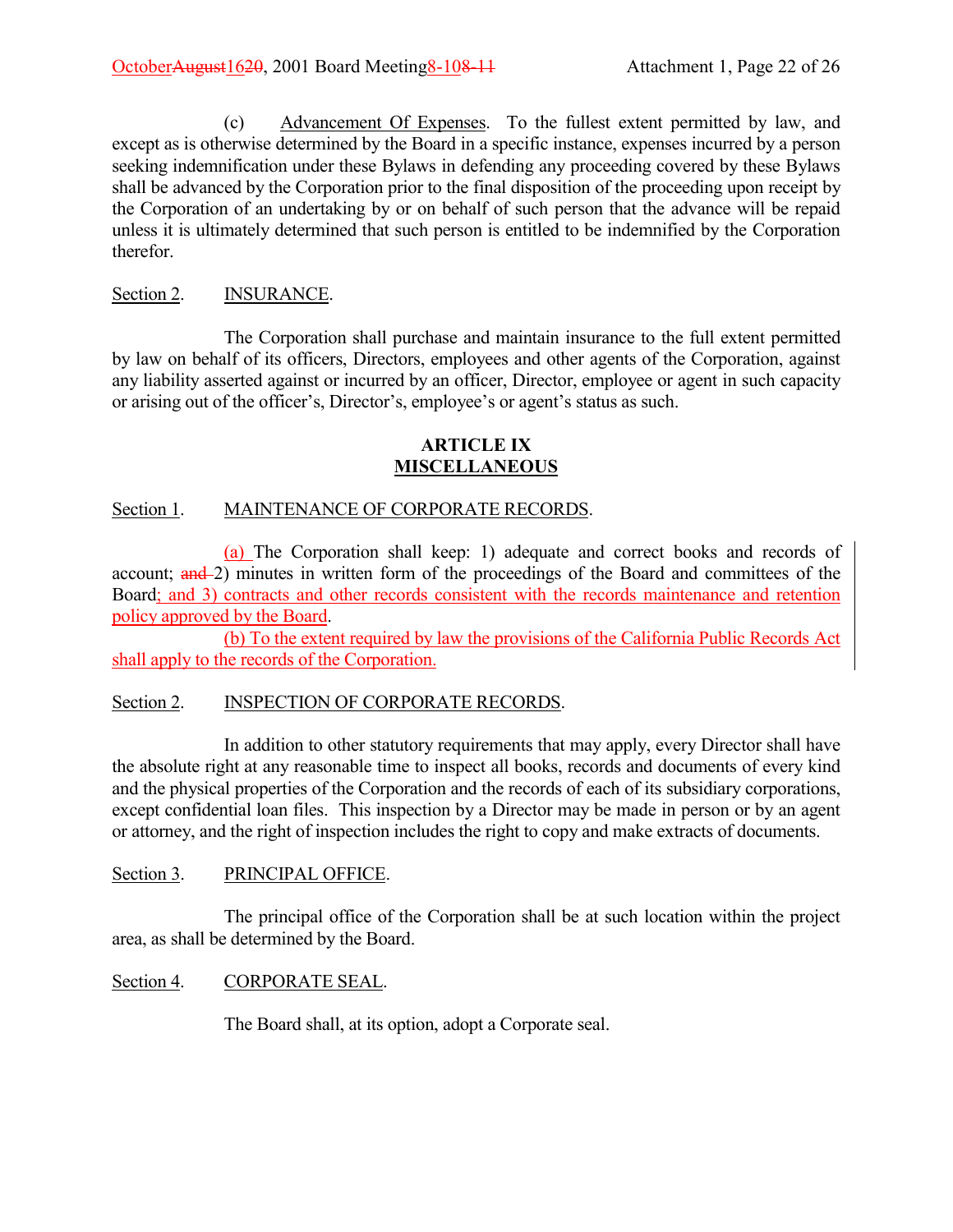# Section 5. DEPOSITORIES.

All funds of the Corporation not otherwise employed shall be deposited from time to time to the credit of the Corporation in such government-insured banks, savings and loan associations, trust companies, or other depositories as the Board may elect.

# Section 6. CHECKS, DRAFT, ETC.

All checks, drafts, or orders for the payment of money, notes or other evidence of indebtedness issued in the name of the Corporation shall be signed by two (2) persons, one (1) of whom shall be the Chair or Vice Chair, and one (1) of whom shall be the secretary or chief financial officer, provided the signers are two (2) separate persons. If authorized by the Board, one of the signers may be the Executive Director.

# Section 7. FISCAL YEAR.

The fiscal year of the Corporation shall end on June 30th of each year.

# Section 8. **INVESTMENTS.**

Any funds of the Corporation which are not needed currently for the activities of the Corporation may, at the discretion of the Board, be invested in such government-insured deposits and federal government securities as are permitted by law.

# Section 9. NON-DISCRIMINATION.

The Corporation shall not discriminate against any person, employee or applicant for services, because of race, color, sex, age, national origin, political or religious opinions or affiliations. The Corporation shall abide by any and all pertinent rules, regulations, ordinances, statutes and laws of the state or federal government or agencies prohibiting discrimination.

# Section 10. PARLIAMENTARY PROCEDURE.

All meetings of the Board shall be governed by the most current and modern edition of Roberts Rules of Order (current edition), unless contrary procedures are established by the Articles of Incorporation, these Bylaws, California statute or by resolution of the Board.

# Section 11. GIFTS.

The Board may accept, on behalf of the Corporation, any contribution, gift, bequest or devise for the general purposes or for any special purpose of the Corporation.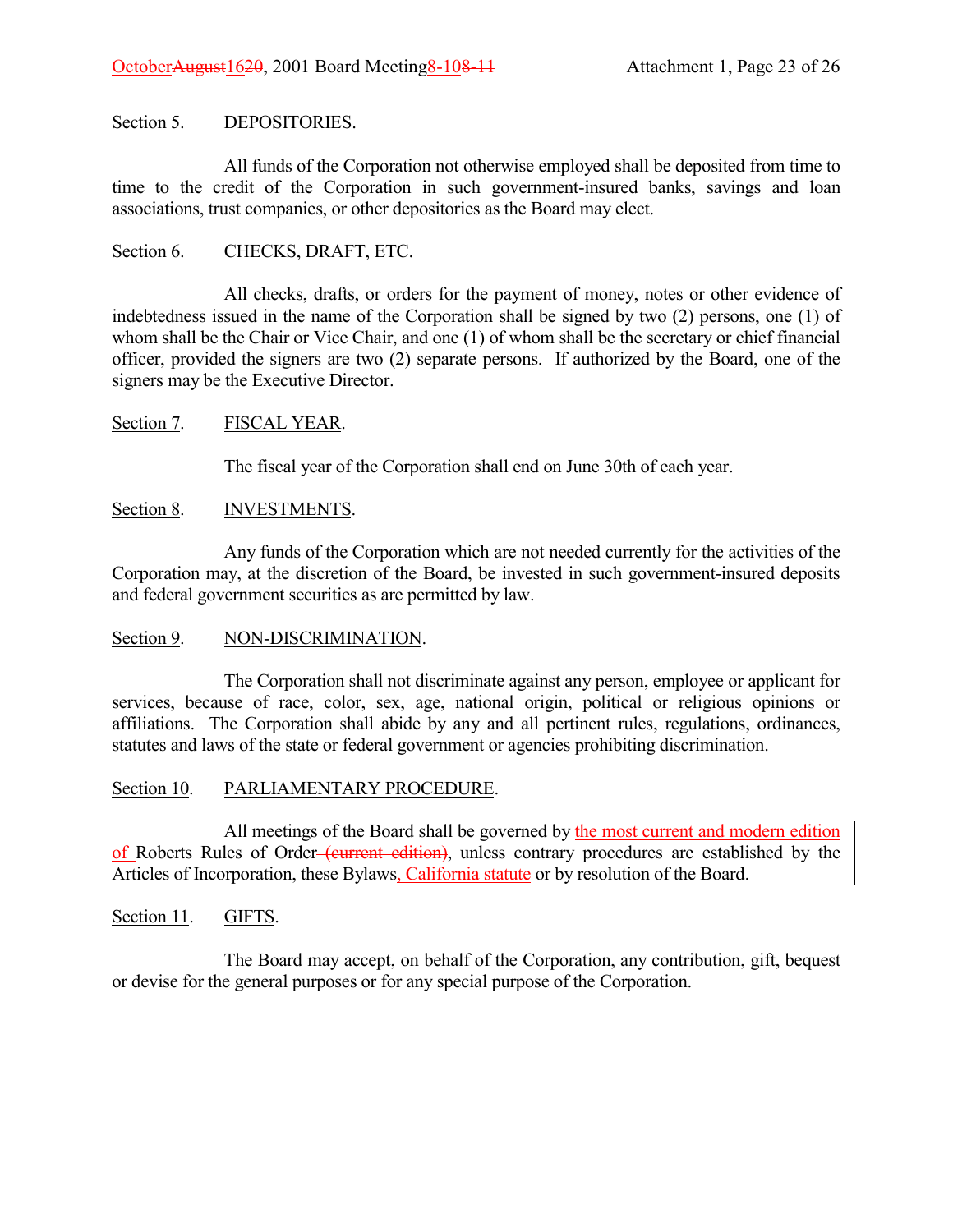# **ARTICLE X CONSTRUCTION AND DEFINITIONS**

Unless the context otherwise requires, the general provisions, rules of construction and definitions in the California Nonprofit Public Benefit Corporation Law shall govern the construction of these Bylaws. Without limiting the generality of the above, the masculine gender includes the feminine and neuter, the singular includes the plural, and the plural includes the singular, and the term "person" includes both a legal entity and a natural person.

### **ARTICLE XI AMENDMENTS**

These Bylaws may be amended or repealed and new Bylaws may be adopted by an affirmative vote of two-thirds (2/3) of the Directors. At least ten (10) days notice shall be given of any meeting at which a vote to amend the Bylaws will be taken. The Secretary of the Corporation shall see that a true and correct copy of all amendments of the Bylaws, duly certified by the Secretary, is attached to the official Bylaws of the Corporation and is maintained with the official records of the Corporation at the principal office of the Corporation.

# **CERTIFICATE OF SECRETARY**

The undersigned certifies that he/she is the Secretary of a California nonprofit public benefit corporation, and that the above Bylaws are the Bylaws of the Corporation as adopted by the Board of Directors in that certain Unanimous Written Consent of the Board of Directors to Action Taken Without Meeting in Lieu of an Organizational Meeting dated as of \_\_\_\_\_\_\_\_\_\_\_\_\_\_\_\_\_, 2001.

 $\overline{a}$ 

Executed as of \_\_\_\_\_\_\_\_\_\_\_\_\_\_\_\_\_, 2001.

 $\qquad \qquad \qquad$  Secretary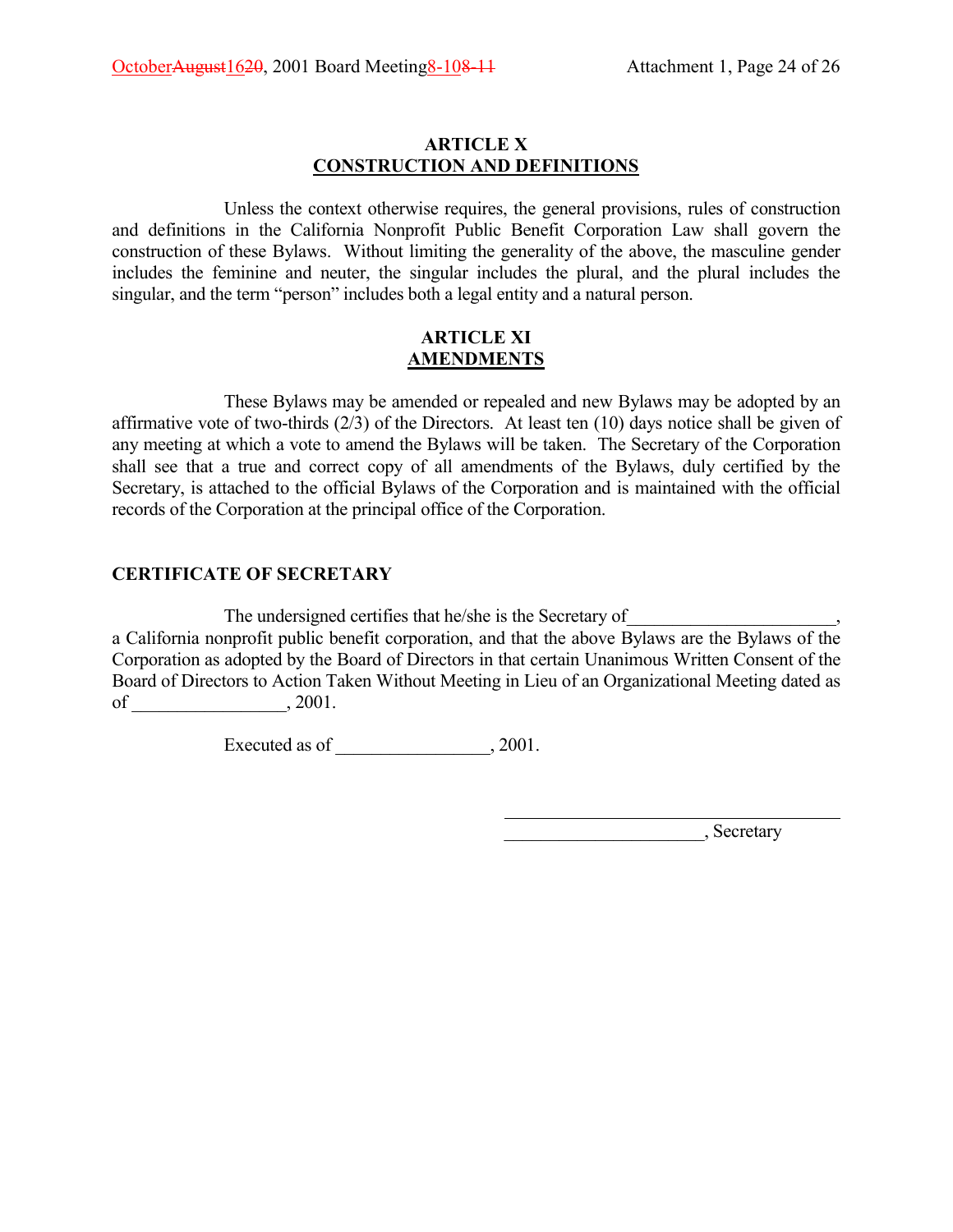#### **ARTICLES**

#### **OF**

# **INCORPORATION OF THE FOUNDATION FOR THE SOUTHERN CALIFORNIA WATER EDUCATION CENTER, a California nonprofit public benefit corporation**

I

The name of this corporation is the Foundation for the Southern California Water Education Center.

II

A. This corporation is a nonprofit public benefit corporation and is not organized for the private gain of any person. It is organized under the Nonprofit Public Benefit Corporation Law for charitable purposes.

B. This corporation is organized for the following specific purposes: (1) finance or provide financial support To support for construction of a the goals of the Metropolitan Water District Water Education Center and Museum on property of the Metropolitan Water District of Southern California located in the vicinity of Diamond Valley Lake, (2) construct, operate and/or maintain, or by contract provide construction, operation and/or maintenance service to Metropolitan for the Water Education Center and Museum, (3) develop and provide educational, historic, and instructional materials and programs relating to water, water use, water conservation and water supply as appropriate and necessary in connection with the operation of through the implementation of educational, research, development, community and youth-based activities designed to enhance and increase the awareness of the environmental and economic impacts of Southern California's water supplythe Water Education Center and Museum.

III

The name and address in California of this corporation's initial agent for service of process

are:

Foundation for the Southern California Water Education Center **Secretary** Metropolitan Water District of Southern California P.O. Box 54153 Los Angeles, California 90054-0153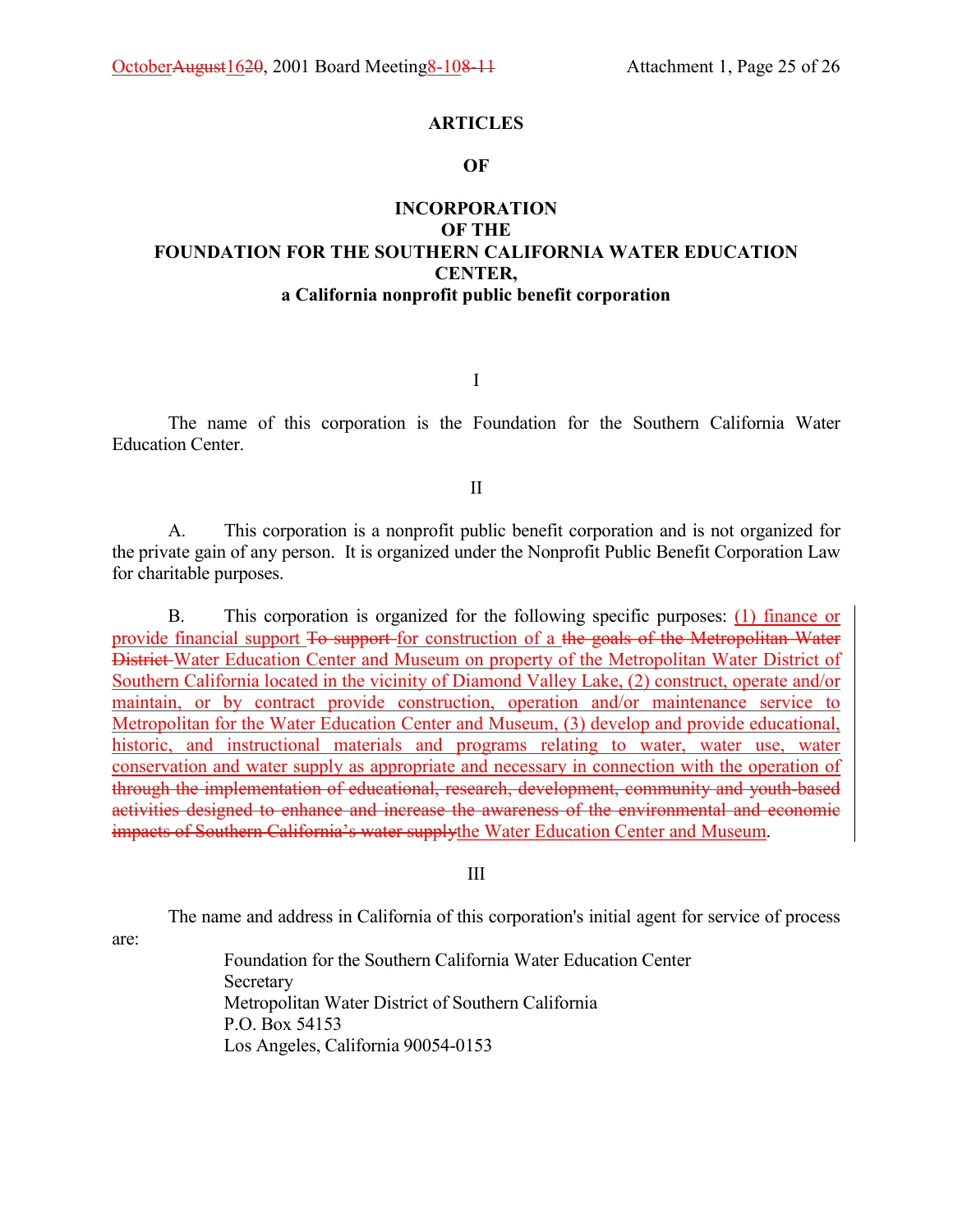### IV

A. This corporation is organized and operated exclusively for charitable purposes within the meaning of Section 501(c)(3) of the Internal Revenue Code.

B. Notwithstanding any other provisions of these Articles, this corporation shall not, except to an insubstantial degree, engage in any activities or exercise any powers that are not in furtherance of the purposes of this corporation, and this corporation shall not carry on any other activities not permitted to be carried on:

- 1. by a corporation exempt from federal income tax under Section 501(c)(3) of the Internal Revenue Code; or
- 2. by a corporation contributions to which are deductible under Section 170(c)(2) of the Internal Revenue Code.

C. No substantial part of the activities of this corporation shall consist of carrying on propaganda, or otherwise attempting to influence legislation, except as provided in Section 501(h) of the Internal Revenue Code, and this corporation shall not participate or intervene in (including the publishing or distribution of statements) any political campaign on behalf of or in opposition to any candidate for public office.

V

The property of this corporation is irrevocably dedicated to charitable purposes, and no part of the net income or assets of this corporation shall ever inure to the benefit of any director, trustee, officer, shareholder, individual or member thereof or to the benefit of any private person. Upon the dissolution and winding up of this corporation, the assets remaining after payment, or provision for payment, of all debts and liabilities of this corporation shall be distributed to the Metropolitan Water District of Southern California for purposes consistent with those of the Corporation or to a nonprofit organization, fund, foundation or corporation which is organized and operated exclusively for charitable purposes and which has established its tax exempt status under Section 501(c)(3) of the Internal Revenue Code.

 $\overline{a}$ 

Dated:  $, 2001$ 

Executive Secretary Metropolitan Water District of Southern California, Incorporator

 $\mathcal{L}_\text{max}$  , where  $\mathcal{L}_\text{max}$  and  $\mathcal{L}_\text{max}$  and  $\mathcal{L}_\text{max}$ 

Approved as to form:

General Counsel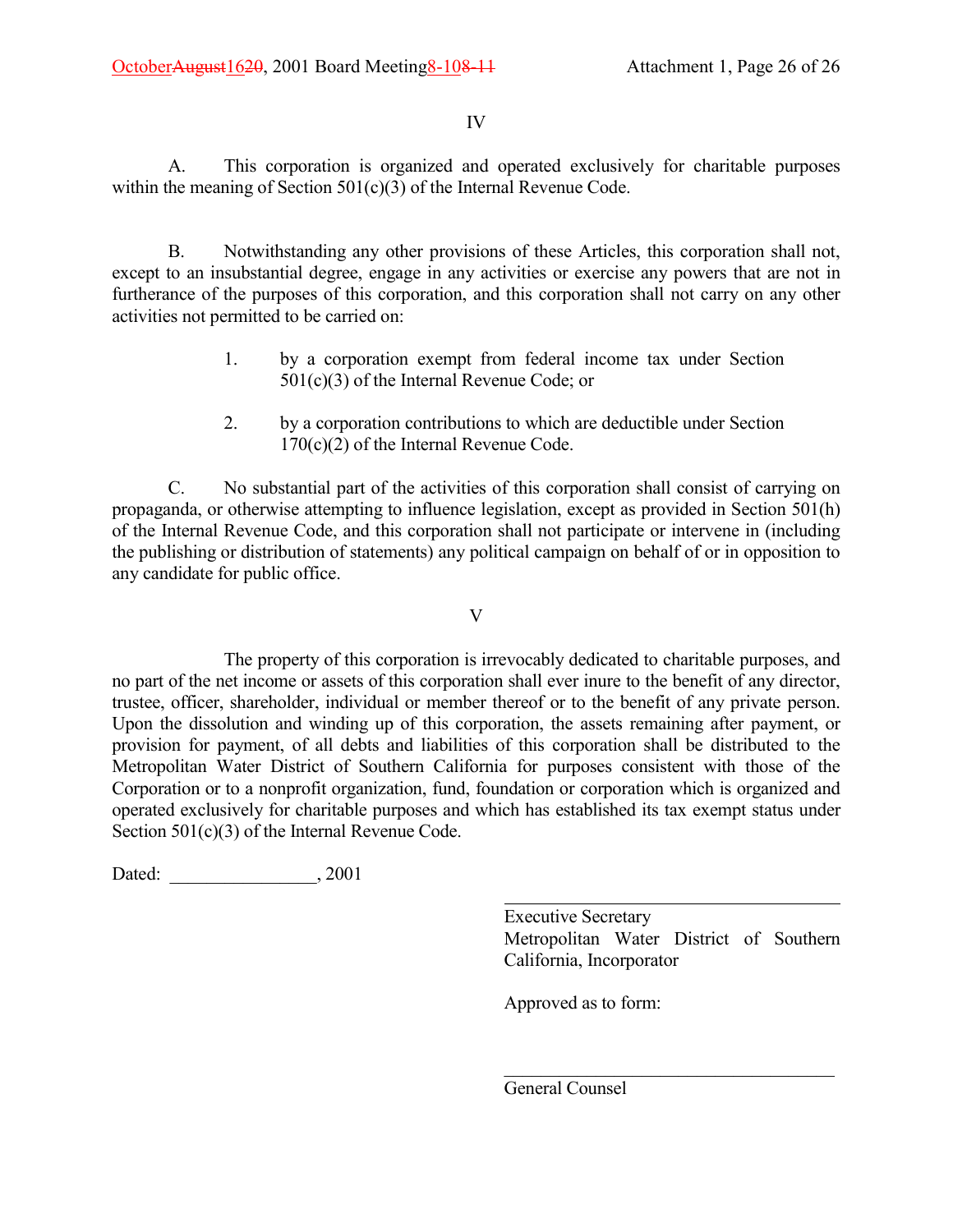#### RESOLUTION

#### RESOLUTION OF THE BOARD OF DIRECTORS OF THE METROPOLITAN WATER DISTRICT OF SOUTHERN CALIFORNIA APPROVING THE ESTABLISHMENT OF A NONPROFIT 501(c)(3) FOUNDATION FOR THE SOUTHERN CALIFORNIA WATER EDUCATION CENTER

WHEREAS, in April 2000, the Board of Directors of The Metropolitan Water District of Southern California (Metropolitan) formed a Special Committee on Museum Feasibility and Development to provide analysis for the concept of a water education center and museum; and,

WHEREAS, on May 15, 2001, the Special Committee on Museum Feasibility and Development voted unanimously to recommend to Metropolitan's Board of Directors the scope and guidelines for establishing a nonprofit entity to be named the Foundation for the Southern California Water Education Center (Foundation) for the purpose of fundraising and support activities for the Southern California Water Education Center; and,

WHEREAS, upon the committee's unanimous recommendation, the committee was renamed the Special Committee on the Water Education Center and Museum (Special Committee); and,

WHEREAS, on July 24, 2001, the Special Committee unanimously voted to approve a motion supporting the nominees to the Foundation board. The Special Committee recommends that Metropolitanís Board of Directors approve these seven nominations and adopt the resolution creating the Foundation. Proposed are: Chairman Phillip J. Pace, Chairman Emeritus E. Thornton Ibbetson, Director Emeritus Jerry King, Director George Wein, Director Marion V. Ashley, Mr. Dan Mitrovich, and Mr. Doug Ring. Mr. Mitrovich is the Co-Chief Executive Officer of San Diego-based Solution Strategies, and Mr. Doug Ring is the President of Los Angeles-based The Ring Group;

NOW, THEREFORE, BE IT RESOLVED by the Board of Directors of the Metropolitan Water District of Southern California that it hereby approves the Foundation Board nominations and adopts this resolution designating the Foundation for the Southern California Water Education Center as a to-be-formed  $501(c)(3)$  nonprofit public benefit corporation, as described in Board Letter 8-10, presented to this board at its October 16, 2001 meeting and directs Metropolitan's Chief Executive Officer to take all steps necessary to form the new organization.

I HEREBY CERTIFY that the foregoing is a full, true, and correct copy of a resolution adopted by Metropolitan's Board of Directors at its meeting held October 16, 2001.

> Executive Secretary The Metropolitan Water District of Southern California

 $\mathcal{L}_\text{max}$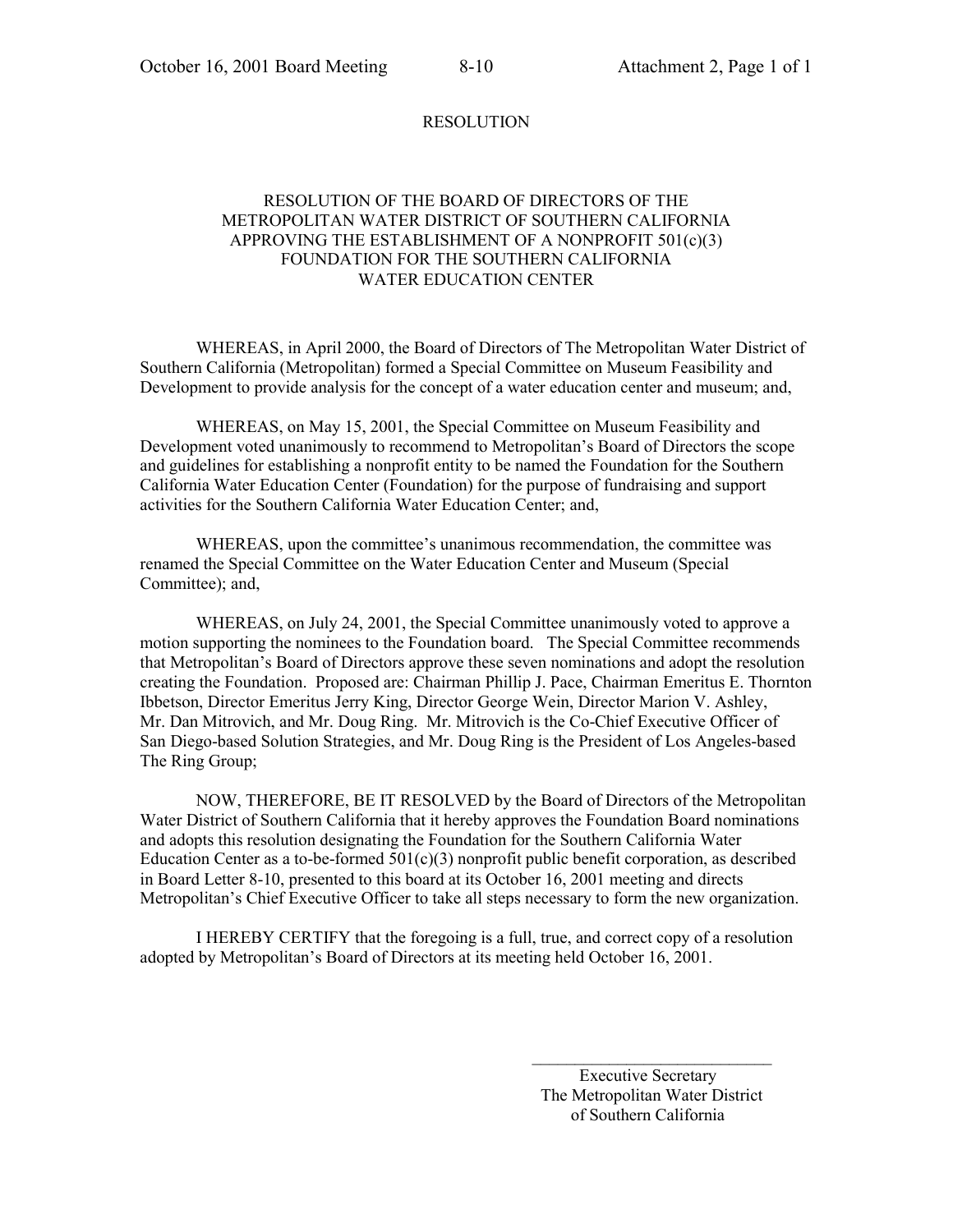SAN DIEGO COUNTY WATER AUTHORITY PROPOSED AMENDMENTS TO ARTICLES OF INCORPORATION AND BYLAWS (SEPTEMBER 12, 2001 VERSION) TO ADDRESS CONCERNS REGARDING PROPOSED FOUNDATION FOR THE SOUTHERN CALIFORNIA WATER EDUCATION CENTER

• Change article II. B. of the Articles of Incorporation to read as follows:

B. This corporation is organized for the following specific purposes: (1) Finance or provide financial support To-support for construction of a the goals of the Metropolitan Water District Water Education Center and Museum on property of the Metropolitan Water District of Southern California located in the vicinity of Diamond Valley Lake, (2) construct, operate and/or maintain, or by contract provide construction, operation and/or maintenance service to Metropolitan for the Water Education Center and Museum, (3) develop and provide educational, historic, and instructional materials and programs relating to water, water use, water conservation and water supply as appropriate and necessary in connection with the operation of through implementation of educational, research, development, community and youth-based activities designed to enhance and increase the awareness of the environmental and economic impacts of Southern California's water supply at the Water Education Center and Museum. at Diamond Valley Lake.

• Change article II, section 1 of the bylaws to read:

Section 1. PURPOSE. The primary purposes of this Corporation shall be:

(a) To create, promote, develop and facilitate water education at the Water Education Center and Museum.;

(b) To solicit, receive and administer funds from public and/or private sources by grant, contract,  $\Theta$  loan, or gift for the purpose of the Western Education Center and Museum and use in attaining the purposes for which this Corporation is organized;

- (c) To engage in any lawful activity incidental or conducive necessary to the purposes for which this Corporation is organized.
- Change article IV, section 2, subdivision (c) of the bylaws to read:

(c) Restrictions on Directors. A Director may not participate in any vote make, participate in making or use his or her position to influence any decision or vote on any proposed transaction with another organization or entity of which such Director is also an employee, principal or current director or with respect to which the Director has a financial interest as defined in Government Code section 87103. This prohibition shall not apply to proposed transactions with a state or local government agency of which the Director is a current director or employee.